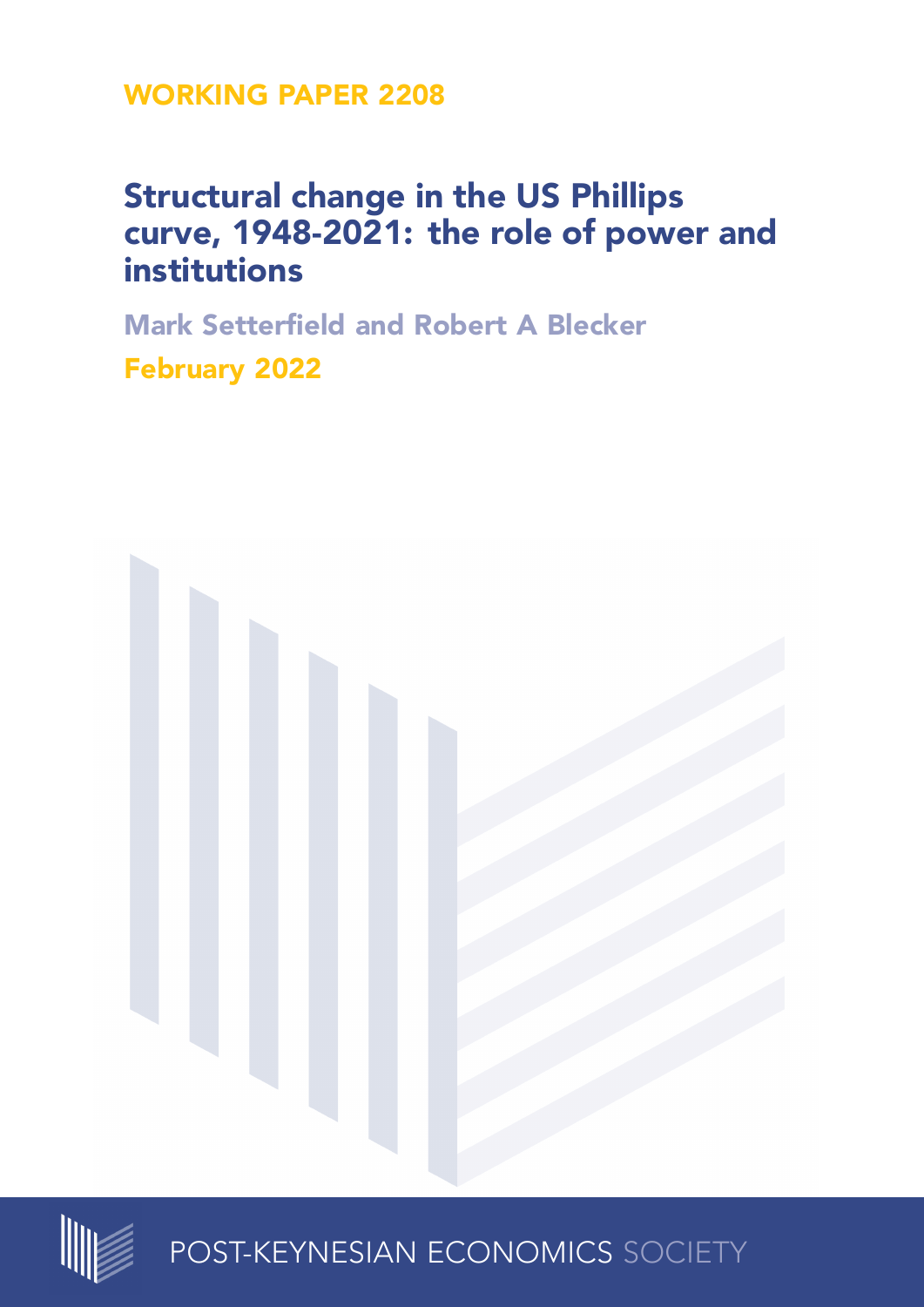# **Structural change in the US Phillips curve, 1948-2021: the role of power and institutions** \*

Mark Setterfield and Robert A. Blecker

February 2022

# **Abstract**

This paper provides an institutional-analytical account of changes in the structure of the US Phillips curve (PC) during the post-war period. It does so by restoring conflict and power to the forefront of macro theory and, in particular, the wage- and price-setting behaviour of workers and firms. The resulting account is consistent with the main stylized facts that characterize the evolution of the US PC since 1948: the disappearance and subsequent reappearance of a 'standard' PC (relating the level of the inflation rate, not the change in this rate, to the rate of unemployment); and the flattening of the PC since the 1990s.

**Keywords:** Phillips Curve, inflation, unemployment, natural rate hypothesis, bargaining power, institutions

**JEL classification codes:** E12, E24, E25, E31, N12

\_\_\_\_\_\_\_\_\_\_\_\_\_\_\_\_\_\_\_\_\_\_\_\_\_\_\_\_\_\_\_\_\_\_\_\_\_\_

<sup>\*</sup> This is a draft chapter for a festschrift volume in honour of Thomas I. Palley, to be edited by Esteban Pérez Caldentey and Matías Vernengo. Setterfield is Professor of Economics, The New School for Social Research, New York, NY, USA; Blecker is Professor of Economics, American University, Washington, DC, USA. The authors would like to thank Yan Wang for capable research assistance.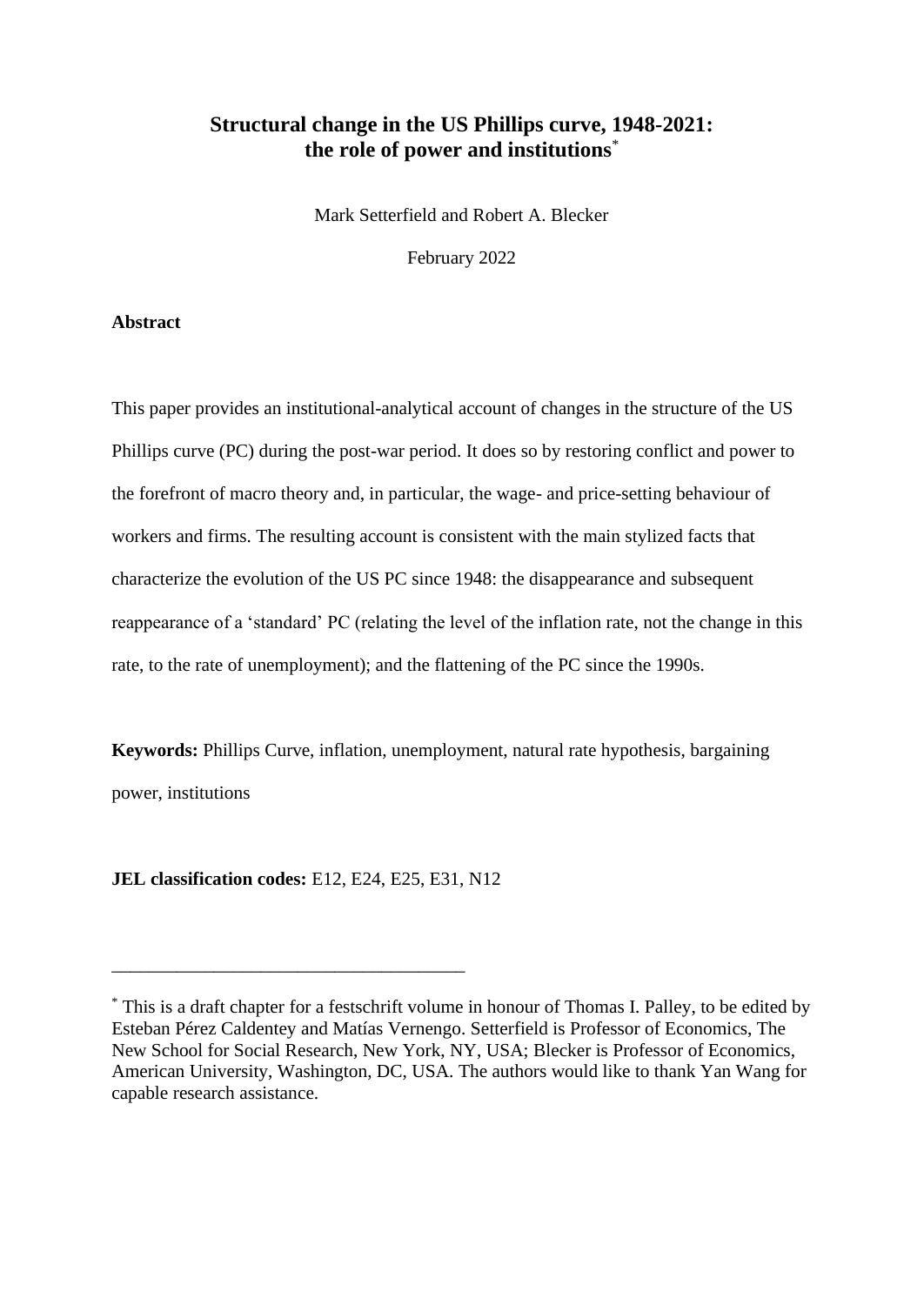#### **1. Introduction**

Conflict between social classes is a prominent theme in Tom Palley's many contributions to macroeconomics (see especially Palley, 1998a, 1999). Once a cornerstone of classical political economy, the absence of conflict and power as analytical categories is, according to its critics, one of main lacunae of 'traditional' or 'mainstream' (neoclassical) macro theory. This is nowhere more evident than in the theory of the Phillips curve (PC), the foundations of which rest on wage- and price-setting behaviour. Even authors who are only cautiously supportive of mainstream PC theory (for example, Blanchard, 2016, 2018) are not inclined to embrace conflict and power as essential to understanding the PC. This disconnect is all the more striking because some mainstream authors have begun to recognize that changes in the distribution of power have had a decisive influence on macroeconomic outcomes in recent decades (for example, Stansbury and Summers, 2020).

In fact, numerous economists have recognized that the standard 'textbook' model of a PC that is downward-sloping only in the short run, and vertical in the long run, no longer fits the data for the US and other countries (Blanchard, 2018; Svensson, 2015). In the standard model, which will be explained in more detail in the next section, the PC is downward sloping using the change in the inflation rate, not the level of the inflation rate. Yet even the author of a leading textbook now states flatly, 'In both the United States and the European Union, except for the large decline in inflation in 2009, there does not appear to be any relationship between the unemployment rate and the change in inflation in the last two decades' (Blanchard, 2018, p. 99).<sup>1</sup> The re-emergence of a PC that slopes downward in the level of the inflation rate is usually explained by the 'anchoring of expectations' as a result of

<sup>&</sup>lt;sup>1</sup> In fairness to Blanchard, the seventh edition of his textbook (Blanchard, 2017) allows for cases in which expectations are anchored and the PC becomes downward-sloping in levels of the inflation rate, even in the 'long run'. Still, conflict and power relations are not emphasised.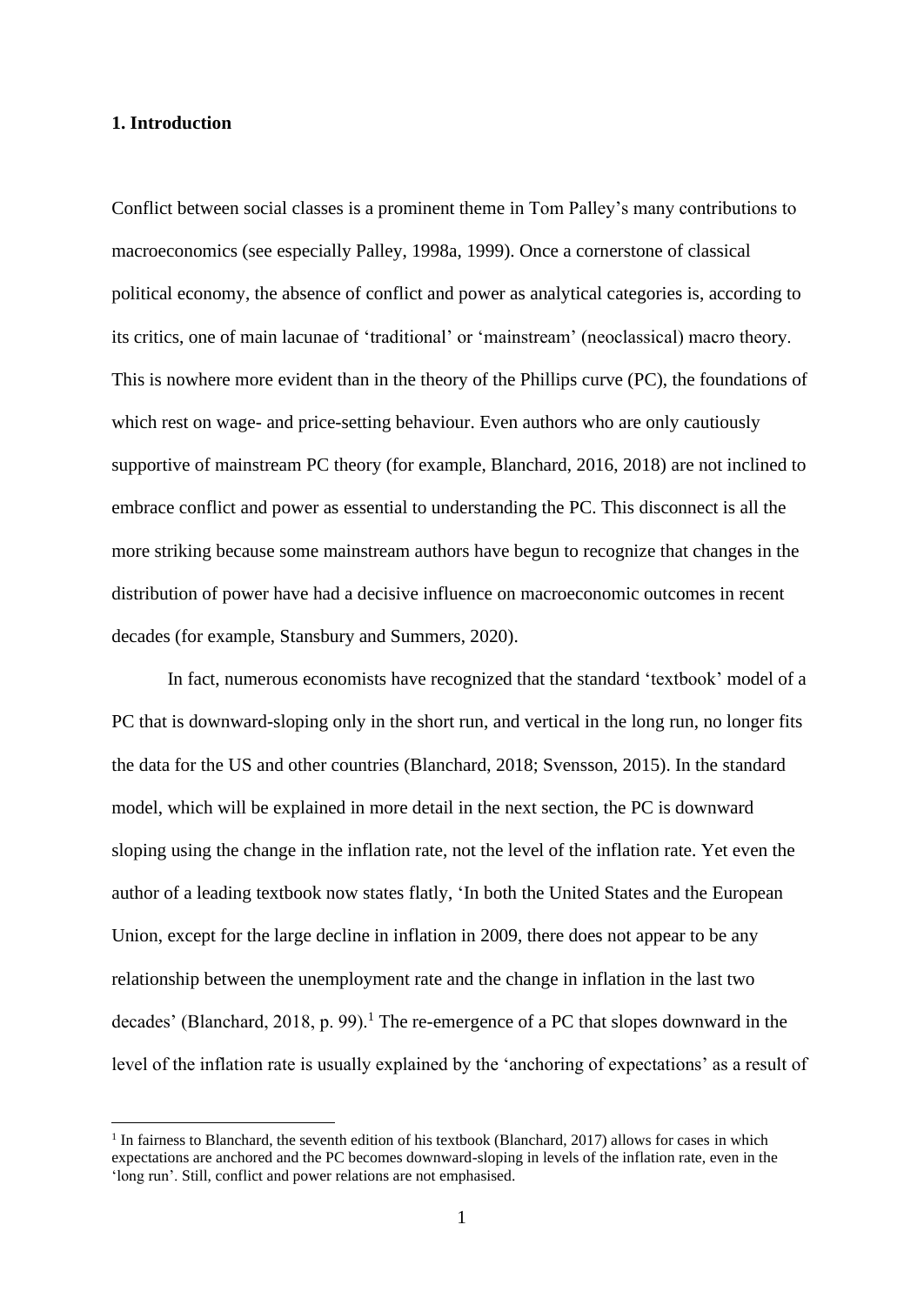the adoption of inflation-targeting policies by central banks (Svensson, 2015). King and Lu (2021) argue that it was a shift from monetary policy regimes 'without commitment' prior to the 1980s to ones 'with commitment' since then that accounts for the achievement of lower and more stable inflation. The PC has also become much flatter in many countries (including the US) since the mid-1990s than it was in previous decades, as observed by Svensson (2015) among others.

This chapter will argue that bringing conflict and power – and changing institutional regimes for managing them – into the analysis of the inflation-unemployment relationship is essential for explaining these dramatic shifts in the PC since the mid-twentieth century. In what follows, section 2 briefly outlines mainstream PC theory and then shows how the PC, as an empirical phenomenon, has evolved through distinct episodes in the US economy since 1948. Section 3 furnishes an institutional-analytical account of this shifting macroeconomic performance, while section 4 constructs a simple theoretical model that makes sense of the stylized facts outlined in sections 2 and 3. We show that making conflict and power central to the theory of the PC reveals that *distribution* is a critical third element in the inflationunemployment relationship, and provides an explanation of both changes in the *structure* of the US PC (levels versus differences) and the recent *flattening* of its slope that is congruent with the data. A final section offers some conclusions.

#### **2. Phillips curves in levels and differences**

#### *2.1 Mainstream PC theory*

The standard model of an expectations-augmented PC takes the following form:

$$
\pi_t = \alpha + \pi_t^e - \gamma U_t + \varepsilon_t \tag{1}
$$

where  $\pi$  is the inflation rate (rate of change in the price level),  $\pi^e$  indicates the expected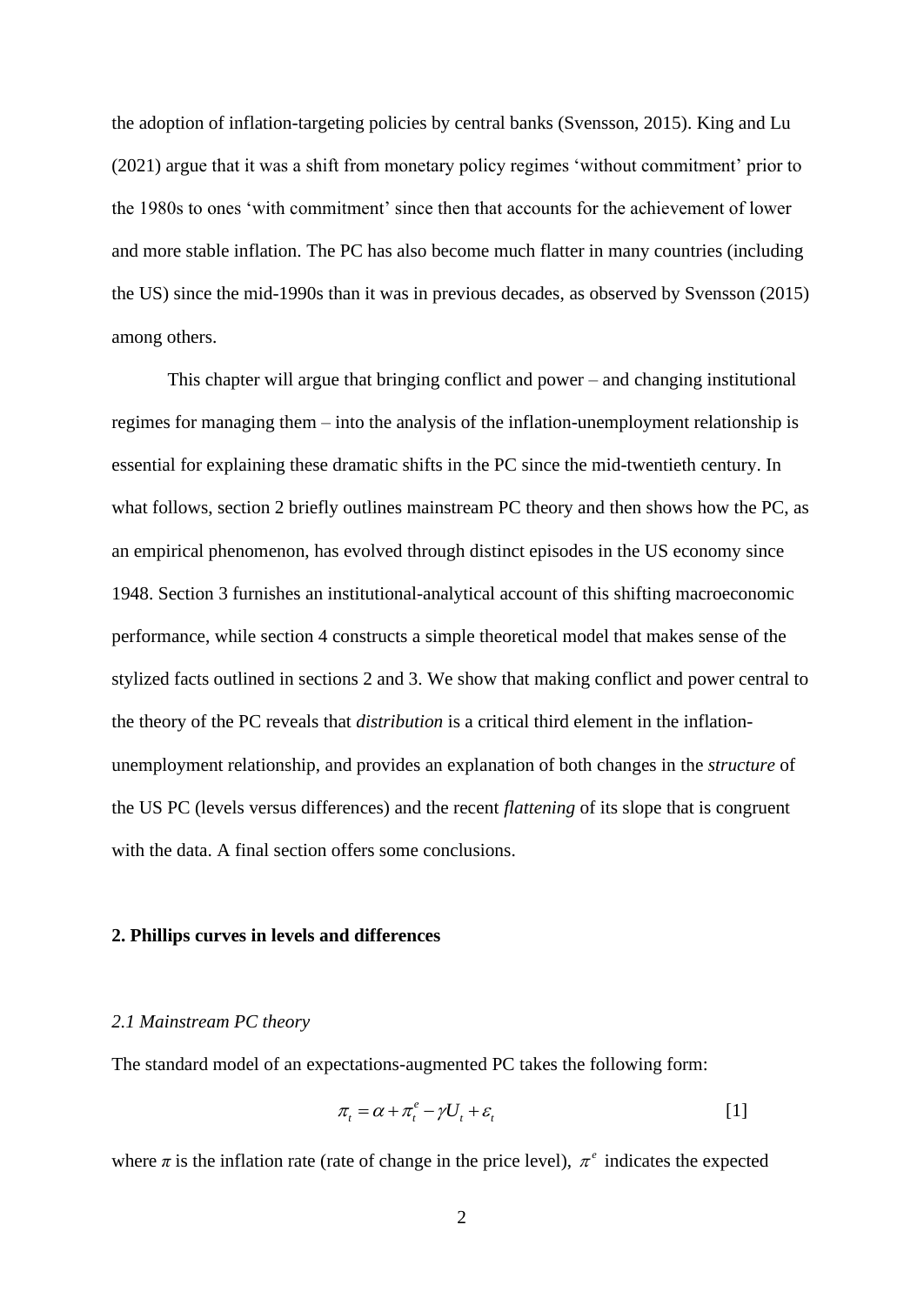inflation rate, *U* is the unemployment rate,  $\varepsilon$  is a random error and the subscript *t* indexes time (discrete time periods, such as years). Under a very simple form of adaptive expectations, expected inflation is assumed to equal the one-period lag:

$$
\pi_t^e = \pi_{t-1} \tag{2}
$$

Substituting this into equation [1], the PC can then be expressed in first-difference form as

$$
\Delta \pi_t = \alpha - \gamma U_t + \varepsilon_t \tag{3}
$$

where  $\Delta \pi_t = \pi_t - \pi_{t-1}$ . Then, in a 'long-run' equilibrium in which inflation is stable and there are no random shocks, so that  $\Delta \pi_t = \varepsilon_t = 0$ , the model solves for a 'natural rate of unemployment' (NRU) or 'non-accelerating inflation rate of unemployment' (NAIRU),<sup>2</sup>

$$
U_n = \frac{\alpha}{\gamma} \tag{4}
$$

and the long-run PC is vertical at this unemployment rate.

Alternatively, suppose inflation expectations are 'anchored', for example, by a (low) historical average rate of inflation or an announced inflation target of the central bank,

$$
\pi_t^e = \overline{\pi} \tag{5}
$$

In this case, the model has no solution in first differences. An NRU does not exist, and the PC is always downward-sloping (that is, in the long run as well as the short run):

$$
\pi_t = \alpha + \overline{\pi} - \gamma U_t + \varepsilon_t \tag{6}
$$

A crucial hidden assumption in the model developed so far is that the coefficient on expected inflation is unity. This is known as 'dynamic homogeneity' or 'full indexation', and takes different specific forms in different vintages of NRU analysis (see, for example, Lang et al., 2020, pp. 20-22). In mainstream PC theory, this assumption stems from the idea that

 $2$  A distinction is sometimes made between the NRU and the NAIRU on the grounds that the former provides an equilibrium solution to [3] that also involves labour market clearing. In what follows, however, we treat the NRU and NAIRU as synonymous and refer exclusively to the NRU.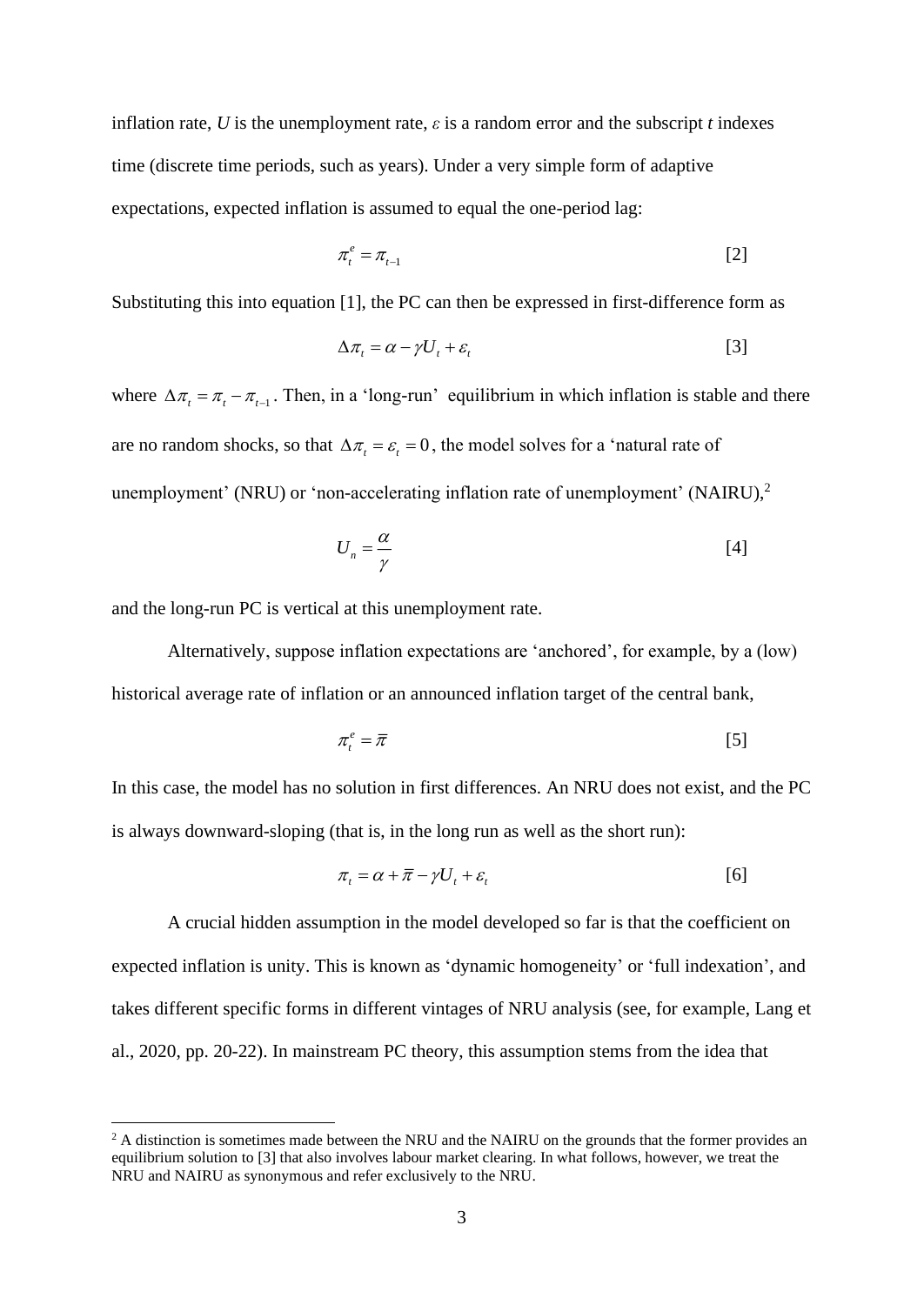rational agents (firms and workers) pay full attention to inflation expectations when negotiating wages and setting prices. Full indexation makes sense when inflation is chronically high, but it is less plausible when inflation is low or sporadic (Akerlof et al.,  $2000$ ).<sup>3</sup> Thus, a more general version of equation [1] would be

$$
\pi_t = \alpha + \beta \pi_t^e - \gamma U_t + \varepsilon_t \tag{7}
$$

where the coefficient  $\beta$  reflects the degree of attention that agents pay to inflation expectations in setting wages and prices, with  $0 \le \beta \le 1$ . When agents ignore inflation expectations altogether ( $\beta = 0$ ), equation [7] becomes the 'original' PC:

$$
\pi_t = \alpha - \gamma U_t + \varepsilon_t \tag{8}
$$

#### *2.2 Empirical evidence for the US economy*

Figure 1 presents standard textbook-like PC diagrams, using annual US data for 1948-2021, while Table 1 presents econometric estimates of the slopes of the corresponding equations and their levels of statistical significance.<sup>4</sup> Measuring the inflation rate in levels  $(\pi_t)$ , there is no apparent relationship between inflation and unemployment (if anything, there is a slight upward slope, but it is statistically insignificant as shown in Table 1). Measuring inflation in first differences ( $\Delta \pi$ <sub>*t*</sub>), there is a downward slope (coefficient of  $-0.29$ ), and the PC intersects the horizontal axis (where  $\Delta \pi_t = 0$ ) at an apparent NRU of 5.1 percent. This contrast is used by mainstream textbook writers like Blanchard (2017, pp. 161-163) to claim support for the

$$
\pi_t = \alpha + \beta \pi_{t-1} - \gamma U_t + \varepsilon_t
$$

<sup>&</sup>lt;sup>3</sup> See also Palley (2003, 2012) for a competing account of why expectations might be less-than-fully incorporated into aggregate inflation outcomes.

<sup>4</sup> The corresponding equations are [8] for the PC in levels of the inflation rate and [3] for the PC in first differences of the inflation rate. Complete econometric results for these equations are provided in Appendix Tables A.1 and A.2. Results for a third econometric specification, which estimates the more general PC in equation [7] under the expectational assumption [2],

are presented in Appendix Table A.3. The sample starts in 1949 when the inflation rate is differenced or lags are used. Data for 2021 are averages for January-October.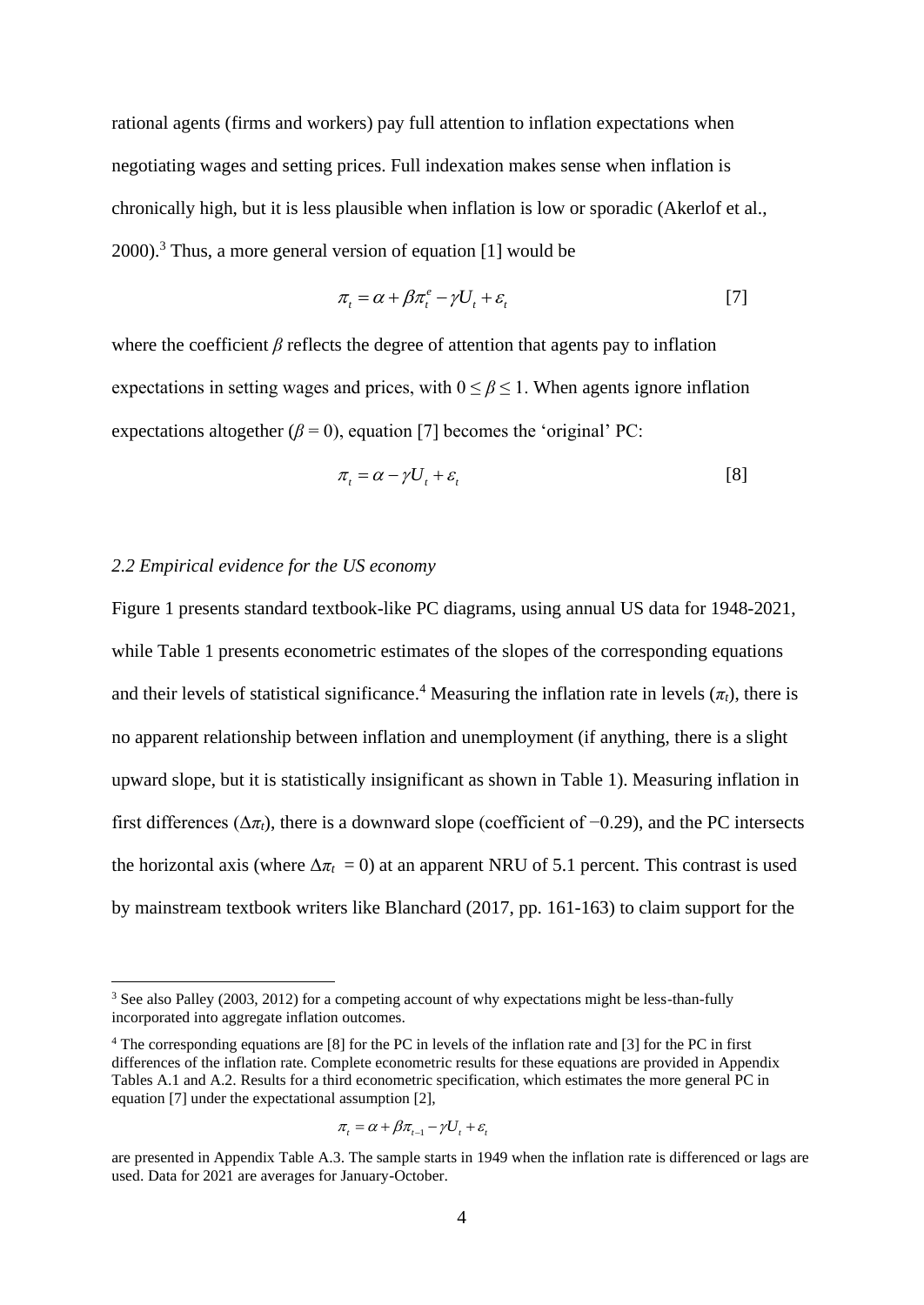natural rate hypothesis (NRH).





Sources: U.S. Bureau of Labor Statistics (BLS), [www.bls.gov,](http://www.bls.gov/) and authors' calculations.

Notes: All data are in percentages. Data in first differences start in 1949. Data for 2021 are averages for January-October.

## **Table 1: Alternative estimates of Phillips curve slope (coefficient** *γ***)**

|                                                                  | Inflation rate measured in |                       |  |  |
|------------------------------------------------------------------|----------------------------|-----------------------|--|--|
| Time period                                                      | Levels $(\pi_t)$           | <b>Differences</b>    |  |  |
|                                                                  |                            | $(\Delta \pi_t)$      |  |  |
| Full sample, 1948-2021 <sup>a, b</sup>                           | 0.13                       | $-0.29*$ <sup>c</sup> |  |  |
| Post-war Golden Age, 1948-1968                                   | $-0.90**$                  | $-0.14^{\circ}$       |  |  |
| Stagflation and adjustment, 1969-1993                            | $-0.11$                    | $-0.93***$            |  |  |
| Great moderation, stagnation, and crises, 1994-2021 <sup>b</sup> | $-0.21*$                   | 0.11                  |  |  |

Notes: Statistical significance levels are indicated by \* (10 percent), \*\* (5 percent), \*\*\* (1 percent). Details of the underlying estimates are provided in Appendix Tables A.1 and A.2.

<sup>a</sup> Hypothesis tests for this period are statistically invalid due to significant serial correlation of the residuals (in levels, using a Breusch-Godfrey LM test) and equation misspecification (in differences, using Ramsey's RESET test).

<sup>b</sup> Data for 2021 are for January-October only.

<sup>c</sup> Sample period starts in 1949 due to differencing.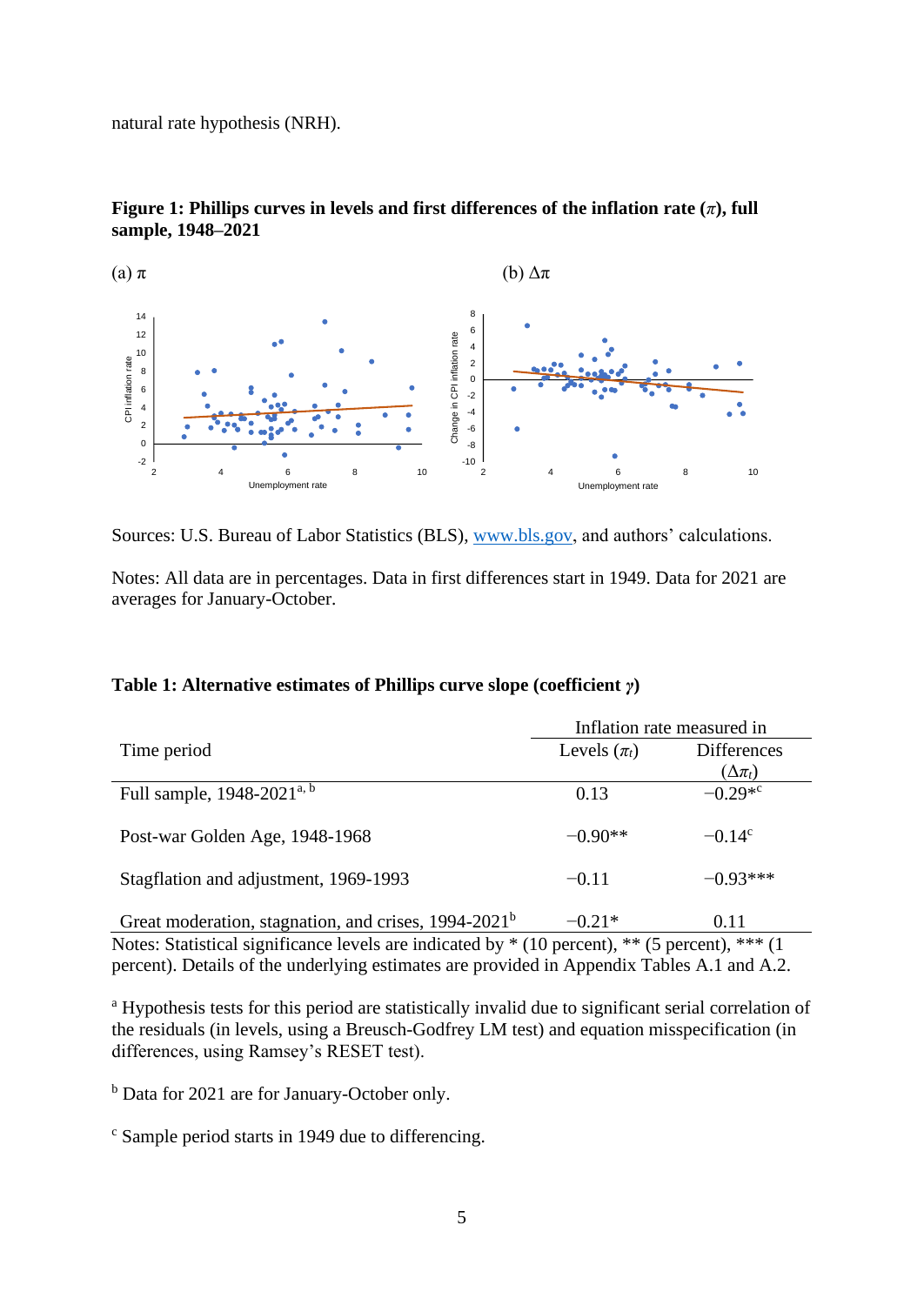However, the appearance of support for the NRH and the estimated NRU rest on a shaky foundation, because the hypothesis test for the slope coefficient, which appears to show statistical significance at the 10 percent level (Table 1), is invalid as a result of equation misspecification (according to Ramsey's RESET test) and residuals that are not normally distributed (according to a Jarque-Bera test).<sup>5</sup> Similarly, the estimated equation in levels – although it does not show a significant slope – is also statistically unreliable because the residuals have significant serial correlation (according to a Breusch-Godfrey test). Moreover, the serial correlation persists even when dummy variables are added to the equation in levels for the years of large oil shocks (1974, 1979 and 1980). These statistical problems with the estimates for the full 74-year sample period suggest that the data for the whole period do not reflect the same data generating process (DGP), or in other words, that the structure of the economy changed so radically within that period that a single set of coefficient estimates does not exist.

To verify this view, Figure 2 shows how much the PC for the US economy has varied during three major subperiods. During the post-war recovery and 'Golden Age' of capitalism (1948-1968), the PC has a downward slope in both levels and differences of the inflation rate, but the negative slope is significant only in levels (see Table 1).<sup>6</sup> The slope in levels is  $-0.90$ (significant at the 5 percent level). For the period of stagflation and neoliberal adjustment (1969-1993), the reverse is true: the negative slope is significant only when the equation is estimated using the first difference of the inflation rate.<sup>7</sup> Using the estimates for  $\Delta \pi_t$  for this

<sup>5</sup> This remains true in spite of the inclusion of dummy variables for two 'outlier' years (1951 and 1974) that otherwise have very large residuals. Also, the Breusch-Godfrey test for serial correlation has a *p*-value of only 0.13. Statistical problems of this nature and the resultant need for care when interpreting econometric results are openly acknowledged by cautious NRH advocates such as Blanchard (2016, pp. 33-34).

<sup>6</sup> Additional estimates, described in footnote 4 with results shown in Appendix Table A.3, show that lagged inflation is statistically insignificant in a PC estimated with the inflation rate in levels for 1949-1968.

<sup>7</sup> In the additional estimates using inflation in levels with lagged inflation included as a regressor, the slope is also significantly negative (10 percent level, coefficient of −0.85) and the coefficient on lagged inflation is significantly (1 percent level) positive at 0.92 for this period. According to a Wald *t*-test, we cannot reject the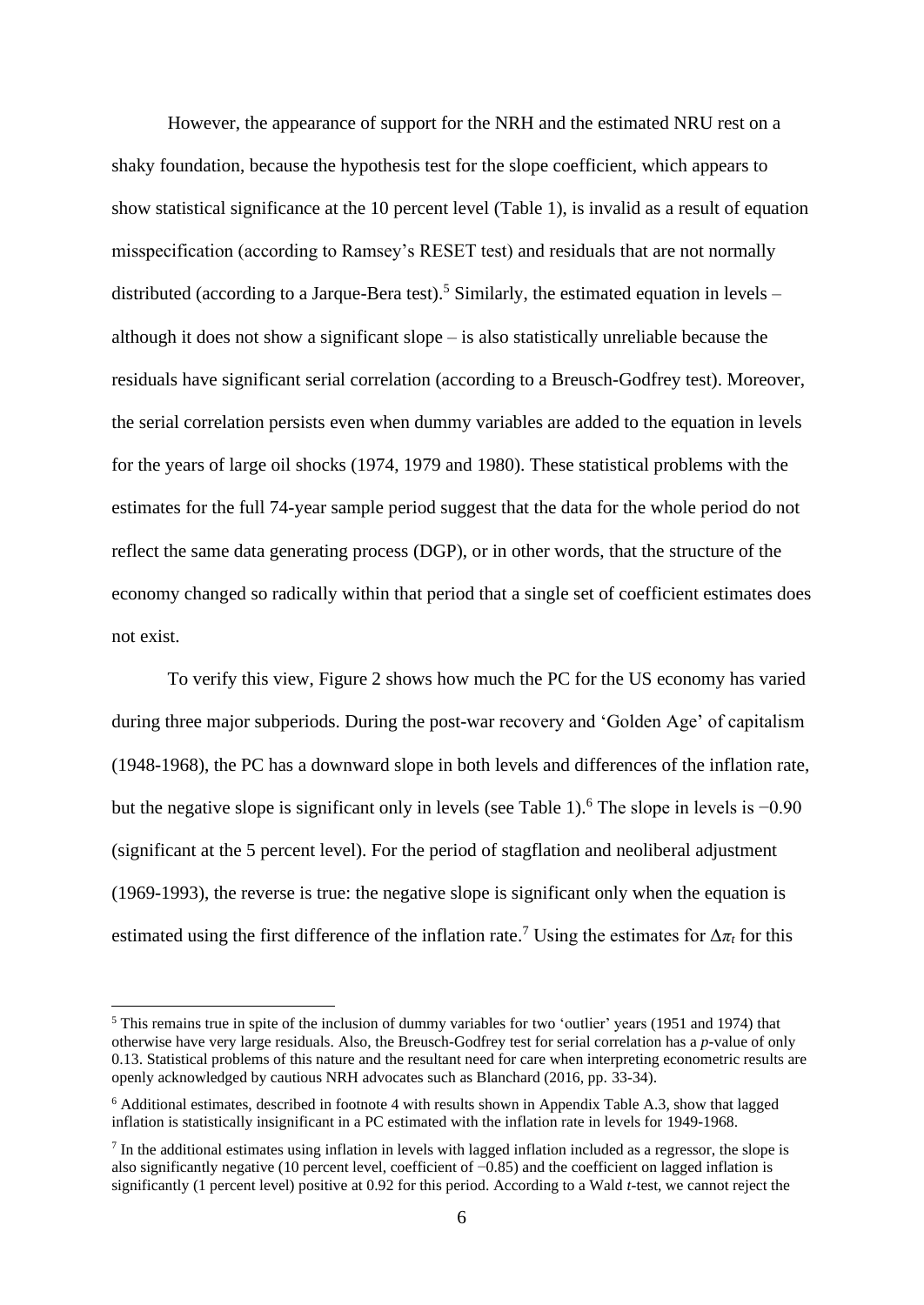period, the slope is a similar −0.93 (significant at the 1 percent level) and there is an apparent NRU of 6.4 percent.





Sources and notes: Same as for Figure 1.

null hypothesis that the latter coefficient equals 1 for the 1969-1993 period. For details, see Appendix Table A.3.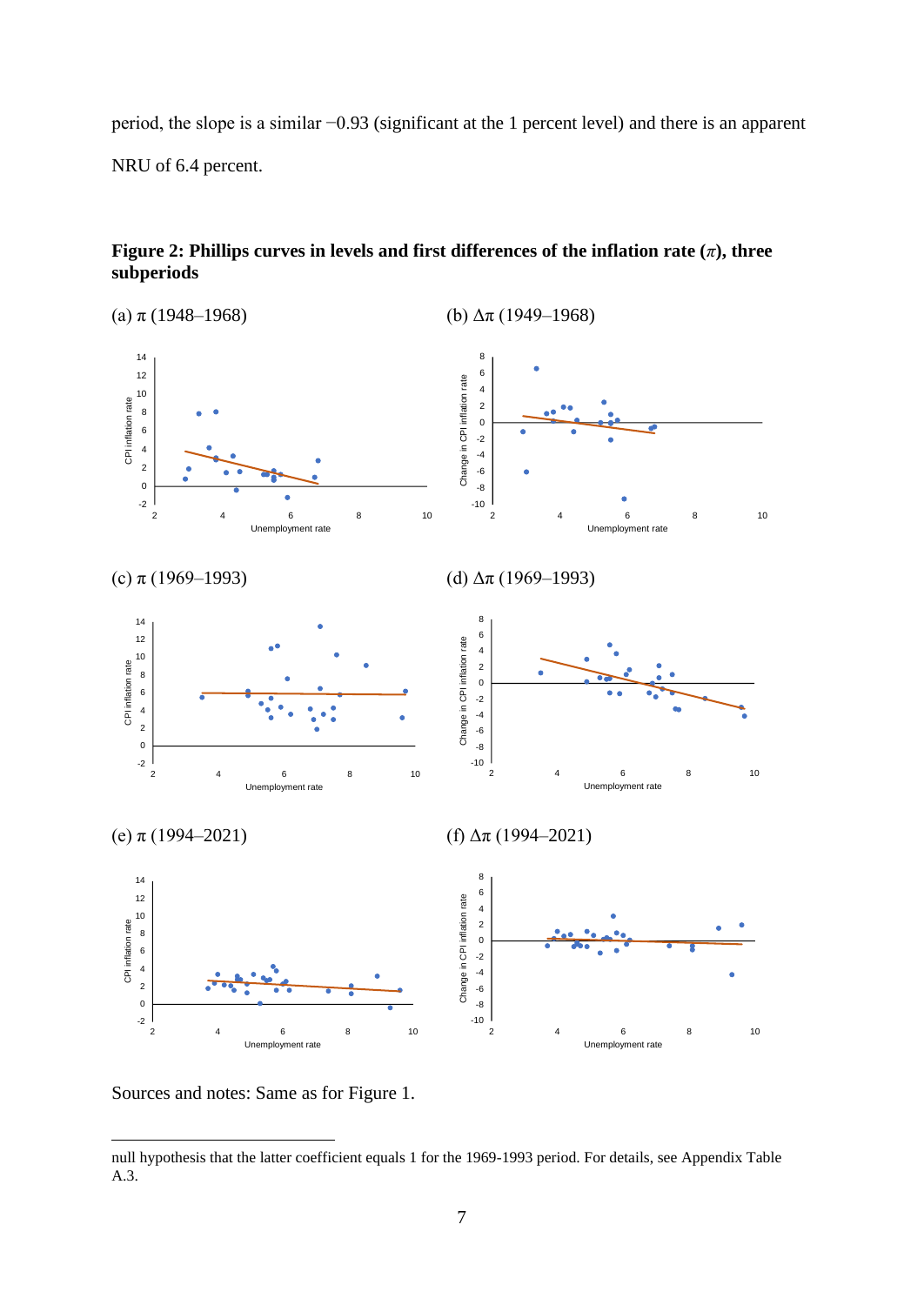Finally, the period from 1994-2021 – which combines the so-called 'Great Moderation' up to 2007, the major crises of 2008-2009 (financial crisis) and 2020-2021 (covid pandemic), and the interregnum of 'secular stagnation' between those two crises – more resembles the earlier post-war era of stability. In the 1994-2021 period (which was characterized by a stable neoliberal policy regime, as discussed in the next section), the PC again has a significant negative slope only with inflation measured in levels, not differences (see Table 1). However, there is one striking new feature of the PC for the latter period: the slope is only  $-0.21$  (significant at the 10 percent level), which is notably flatter than in either of the earlier periods, thus confirming the previous findings of Svensson (2015) and others.

There are several key take-aways from these (admittedly simple) empirical findings. First, the NRH is, *at best*, consistent with the data *only* for one 25-year period (1969-1993). The hypothesis is simply inconsistent with the data for the earlier (1948-1968) and more recent (1994-2021) periods, in which the PC is downward-sloping in levels and no relationship exists in first differences of the inflation rate. In fact, the estimates in Appendix Table A.3 show that lagged inflation (which, in the conventional view, is a proxy for expected inflation), is insignificant in both the earlier and later periods. Thus, Friedman (1968) and Phelps (1967) had good luck in the timing of when they proposed the expectations-augmented PC and the NRH, which appeared to fit the data for the next generation (see also Palley, 2018, pp. 477-478). But the NRH fails badly (even on its own terms) as a description of the US inflation process in other periods before and since.

Second, the fact that the NRH is *consistent* with the data for the 1969-1993 period does not necessarily imply that this hypothesis is a correct *explanation* of the observed relationships at that time. The significance of the lagged inflation term (in the estimates in Appendix Table A.3) and the existence of a downward slope when inflation is measured in first differences merely demonstrate that inflation was *persistent* during that period; it does

8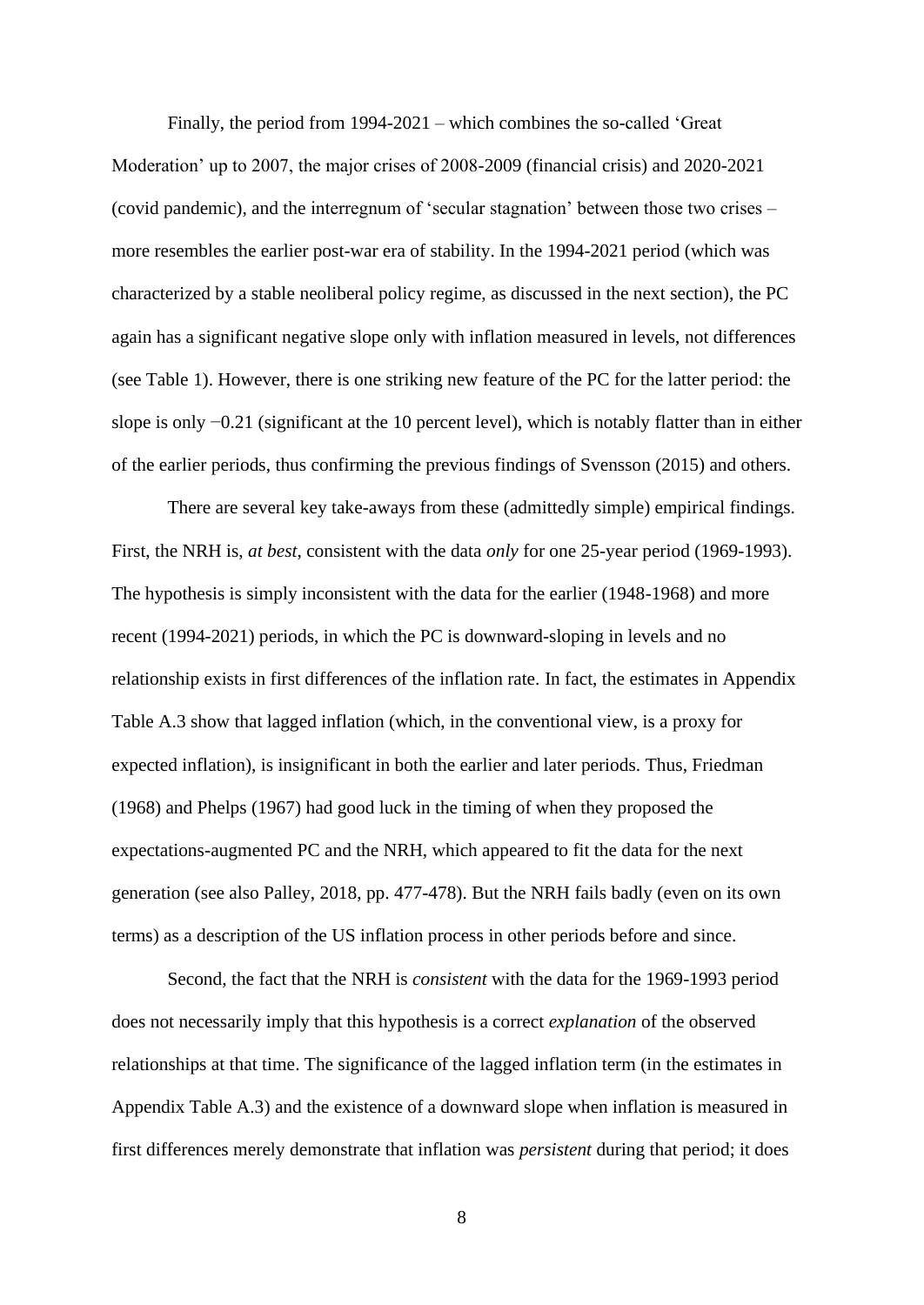not prove that 'expectations' were the reason for that persistence.<sup>8</sup> The persistence of inflation in that era can be explained by other factors, especially 'supply shocks' (changes in energy prices and productivity growth rates) and institutional transformations (the collapse of the post-war social contract), as we will discuss in greater depth in the next section.

Last but not least, we have to explain why the PC has become so much flatter since the mid-1990s. As previously noted, much of the conventional discussion about the flattening of the PC (and the disappearance of a PC relationship in differences of the inflation rate) has focused on the proposition that inflation expectations became 'anchored' by the adoption of inflation-targeting monetary policies by central banks and the more transparent announcement of (and commitment to) those targets (usually, 2 percent). In this case, equation [6] replaces equation [3] as the mainstream PC specification. But even if this is true, it only (at best) explains why equation [3] no longer holds, i.e. why there is no PC in difference form. The alleged anchoring of expectations cannot explain why the slope coefficient *γ* has decreased (in absolute value) so dramatically, from approximately −0.9 in both periods before 1994 to −0.2 since then. To account for the flattening of the slope of the PC curve, as well as the changes in whether a PC relationship is observed in levels or differences of the inflation rate (and whether lagged inflation is significant or not), we must delve into the deeper social transformations and changes in policy regimes that occurred during the historical periods covered here, and we must also seek a broader theoretical framework, as we will do in the next sections.

<sup>8</sup> For a skeptical view of the importance of expectations in determining inflation dynamics, see Rudd (2022).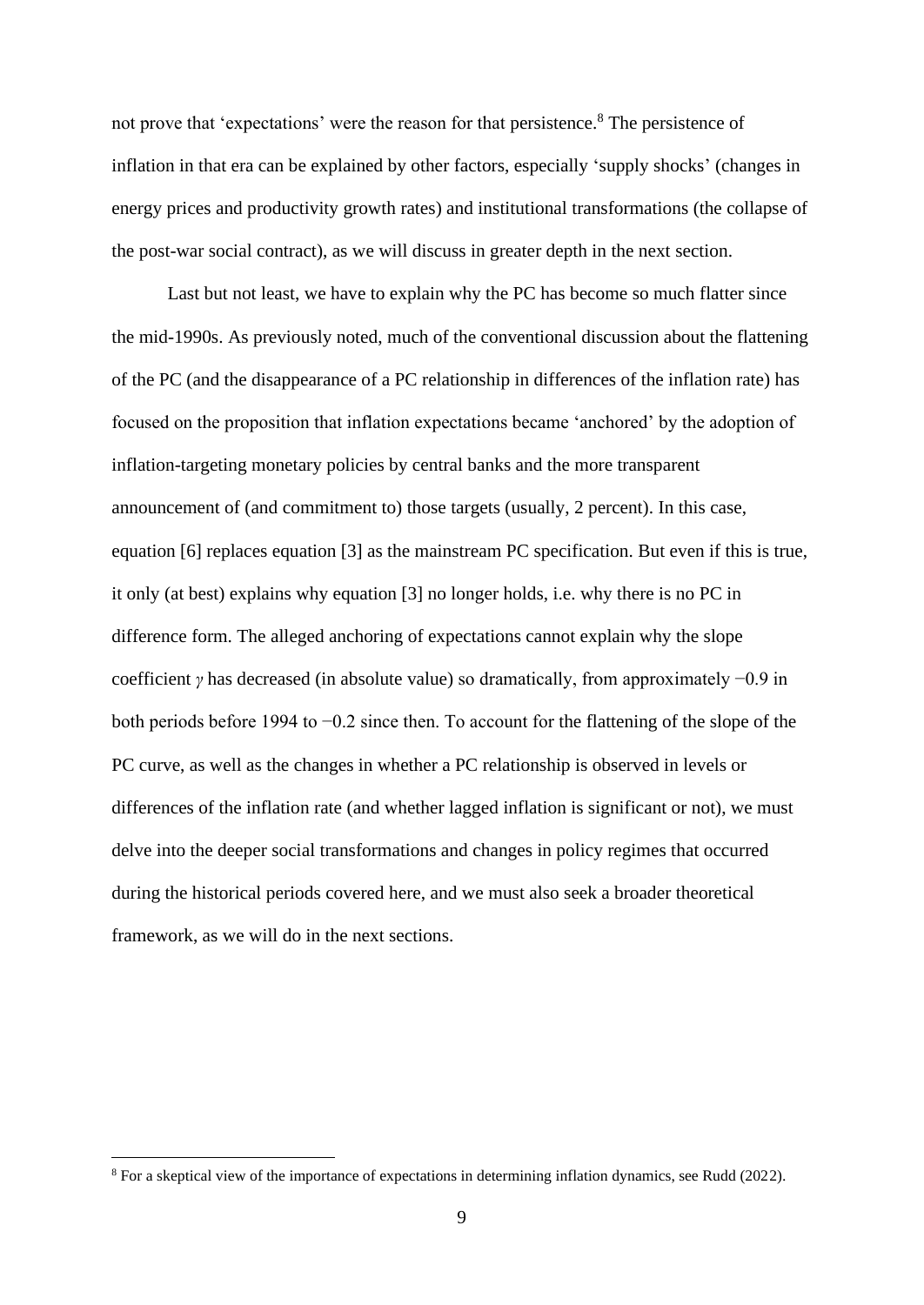#### **3. Changes in the PC over time: an institutional-analytical explanation**

The statistical insignificance of the slope of the PC in levels in the full sample (1948-2021) means that, statistically speaking, the PC is flat for the 1948-2021 period as a whole. In other words, more or less any rate of unemployment can be (and has been) reconciled with essentially the same rate of inflation. This time series observation for the US dovetails with the earlier observation by Cornwall (1990, pp. 95, 113-115) of a flat PC in cross section, when different OECD countries are observed at the same point in time.

What explains both of these observations is institutional differences: different *institutional frameworks* in which aggregate wage and price dynamics are embedded render different rates of unemployment consistent with the same rate of inflation. This is revealed to be true both when countries with different institutional frameworks are compared at a point in time (as in Cornwall, 1990) and, as demonstrated by Figure 2, when a single country (such as the US) is examined over time or, more specifically, in the *long run*, defined here as a period of sufficient duration for typically-inert institutions to undergo fundamental change. Hence between 1948 and 2021 the US underwent substantial institutional change associated (*inter alia*) with the transformation of its *distributive regime* (Cornwall and Setterfield, 2002), from the value-sharing 'social bargain' between capital and labour during the post-war Golden Age (1948-1968), through the 1969-1993 breakdown of Golden Age institutions (when policy conventions that had previously privileged full employment gave way to 'cold bath' macroeconomic policies that sacrificed employment at the altar of inflation), to the 'winner takes all' – with capital as the winner – neoliberal era,  $1994-2021$ .<sup>9</sup>

<sup>9</sup> According to Setterfield (2007), this progression can be interpreted in terms of the rise, decline and rise of successive *incomes policies* in the US, where an incomes policy is defined broadly as 'formal and/or informal institutions that frame and mediate aggregate wage and price setting behavior in such a way as to reduce conflict over income shares and better reconcile conflicting income claims' (Setterfield, 2007, p. 129).

The focus on institutions in what follows does not preclude the possibility that other factors influence the shape and position of the PC. For example, Palley (1994, 1997) develops and finds evidence supportive of a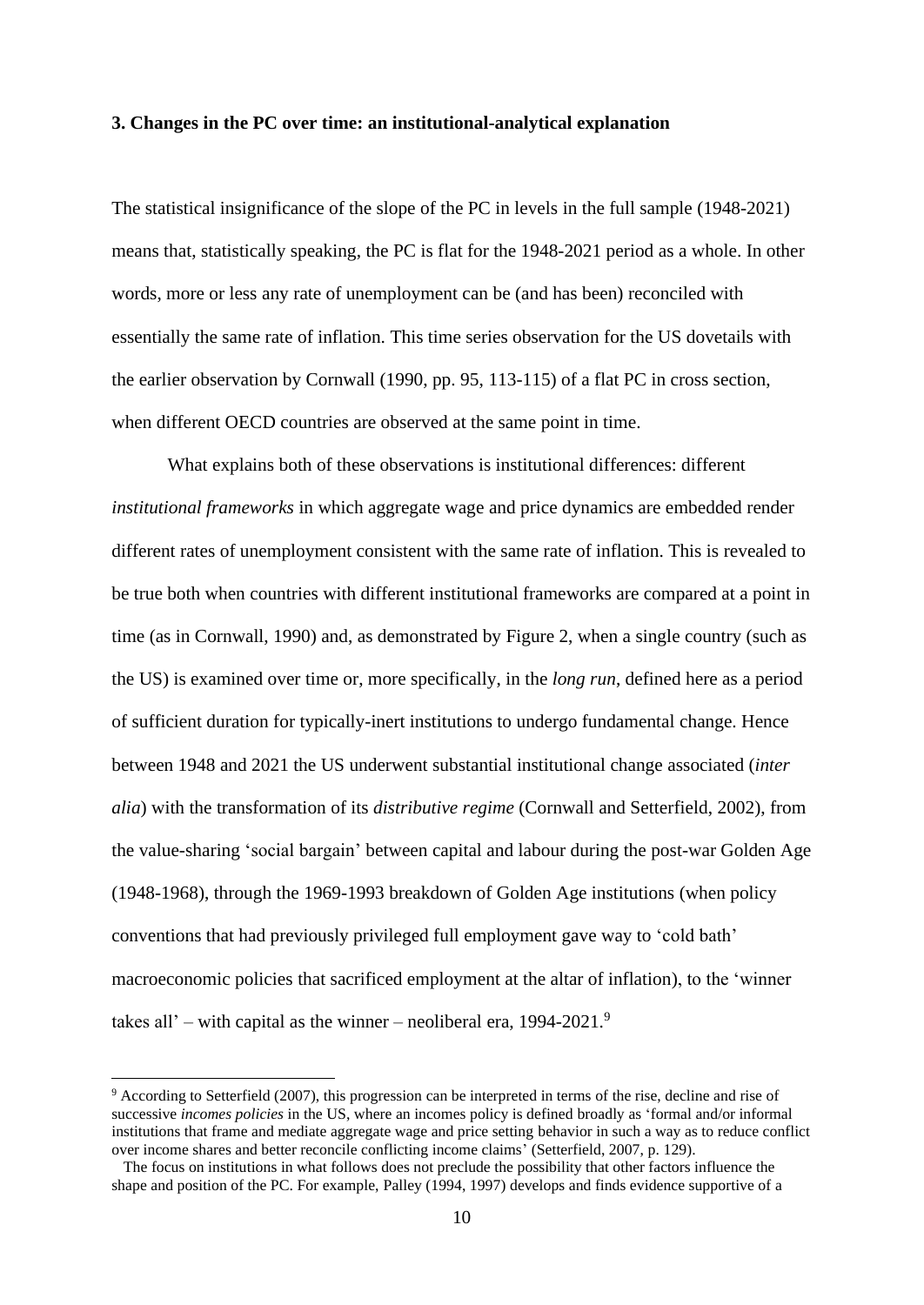One question this analysis then raises is: does the PC in levels surface 'within episodes' (such as the Golden Age or neoliberalism), when the institutional framework is stable and an underlying inverse relationship between inflation and unemployment (albeit one specific to a particular historical period) can be discerned through the flux of longer-term institutional change and/or the 'noise' associated with periods of institutional breakdown? The answer provided by the data analysis in the previous section is clearly affirmative – with the important caveat that by the most recent period (1994-2021), the PC in levels is *flatter*. In what follows, we explain these observations in terms of the rise and decline of the successive and historically-specific institutional frameworks alluded to above.

### *3.1 The post-war recovery and Golden Age, 1948-1968*

As illustrated in Figure 2, the data for the early post-war decades support the original PC, which is downward-sloping in *levels* of the inflation rate. This is because a well-defined and stable institutional framework – the post-war social bargain between capital and labour – lent structural stability to the PC during the period 1948-1968, making the inverse relationship between inflation and unemployment clear.<sup>10</sup> The Golden Age  $(GA)$  was an era during which labour had considerable bargaining power, thanks to the high level of unionization achieved after the Great Depression (and legitimized by the 1935 Wagner Act). It was also a period when oligopolistic US firms produced largely for a domestic market in which they faced

Tobinesque theory of the PC in levels, based on the sequential emergence of sectoral bottlenecks in production in a multi-sector economy. This need not be seen as mutually exclusive with the account of the PC advanced in this paper (see Palley, 2009). Instead, sectoral bottlenecks may contribute an additional dimension to the inflation/real activity relationship even when the latter is fundamentally mediated by institutions framing conflicting income claims. Witness, for example, the sharp rise in inflation during the recovery from the COVID pandemic in 2021.

 $10$  This can be considered an instance of 'other things being equal' in real historical time (and hence in the data), allowing an underlying bivariate relationship to assert itself. As our previous comments on the 1948-2021 period as whole suggest, this is not a general property of time series data over any arbitrary interval of time, due to institutional change and its effects on the DGP.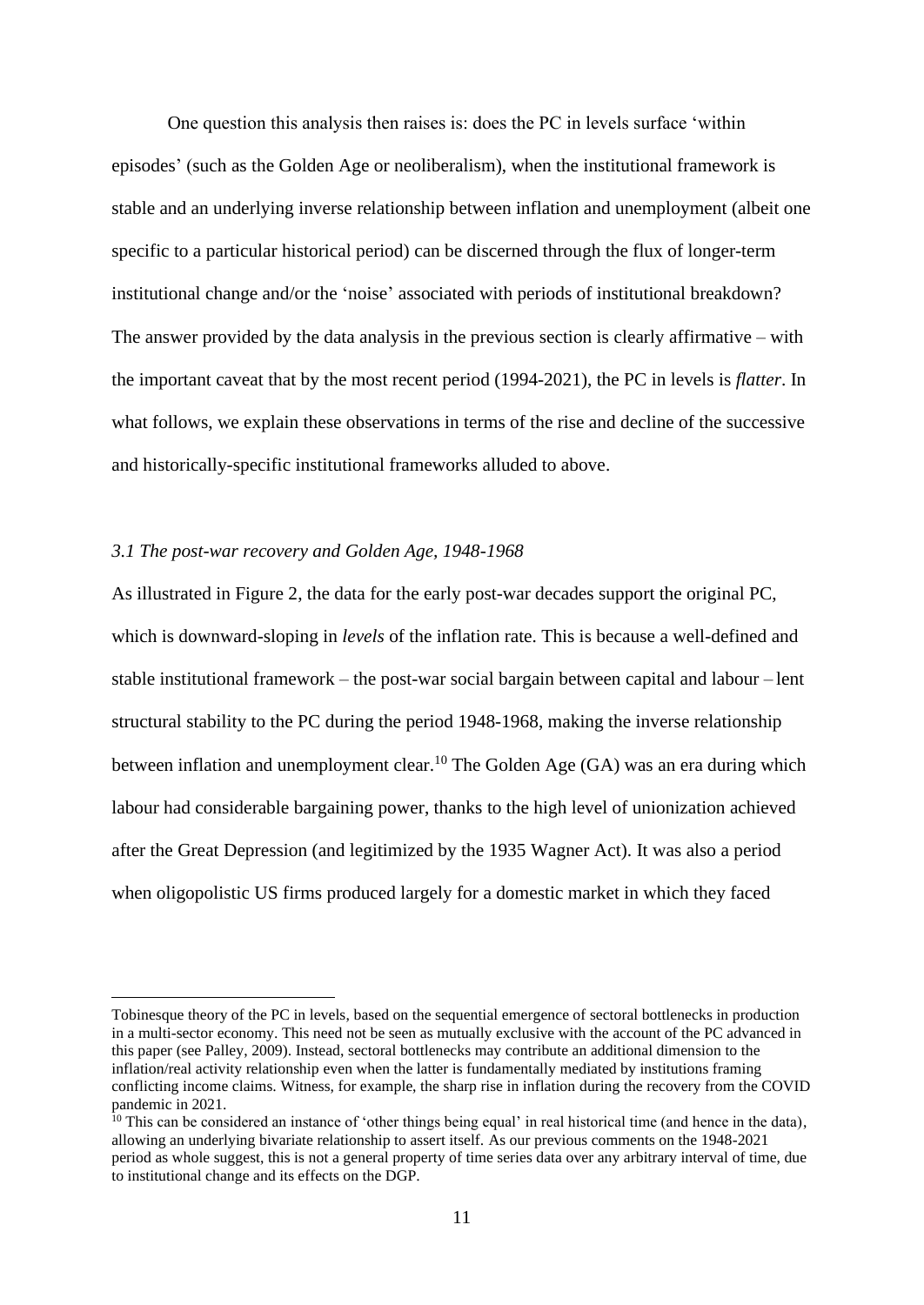relatively little foreign competition, allowing them to pass through changes in unit labour costs into consumer prices (Blecker et al., 2022).

Nevertheless, despite the potential for wage and price growth latent in this situation, inflation was largely quiescent even at the low rates of unemployment experienced during the GA, thanks to the social bargain between capital and labour. The value sharing norm of distributive justice embodied in the social bargain exchanged a commitment to the 'right to manage' free of industrial dispute on the part of workers for a commitment to steadily rising real wages consistent with the rate of growth of productivity on the part of firms (Bowles et al., 1990; Cornwall, 1990; Glyn et al., 1990; Cornwall and Cornwall, 2001). This social bargain, and the associated distributive regime, ameliorated the inflationary pressure that might otherwise have manifested as both the labour and goods markets tightened during cyclical booms. This is evident in the modest and statistically insignificant slope of the PC in first differences for 1948-1968, indicating that the wage-price inflationary spiral was dampened during the GA (hence, the insignificance of lagged inflation in the PC equation in levels for this period, shown in Appendix Table A.3). Workers had the bargaining power to exploit the advantage of reductions in *U*, but this did not lead to persistently high inflation because the (relatively) cooperative labour relations of the time – aided by rapid productivity growth – moderated wage and price inflation even as real wages grew relatively quickly. To put it another way, during the GA workers restrained their nominal wage demands to a sufficient extent that their real wage gains would approximately equal the gains in labour productivity.

### *3.2 Stagflation and neoliberal adjustment, 1969-1993*

The 'disappearance' of the PC in levels 1969-1993 is explained by the fact that this is a period of *inter regnum* in modern capitalist history, marked by profound institutional change

12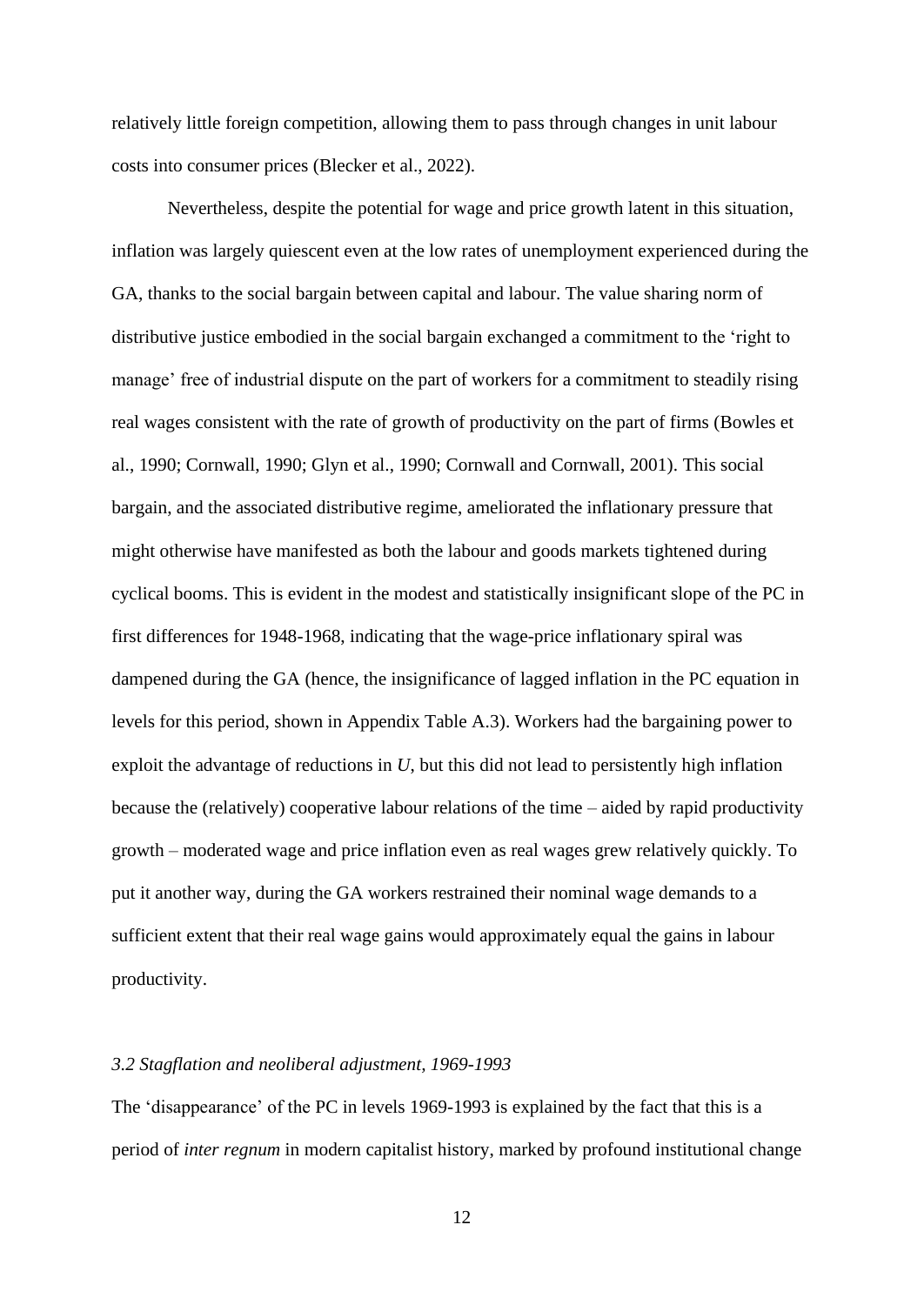– the breakdown of the post-war social bargains – accompanied by the post-1973 productivity slowdown and repeated 'oil shocks' (Bowles et al., 1990; Cornwall, 1990; Cornwall and Cornwall, 2001). Hence in contrast to the GA, the 1969-1993 period was marked by the *absence* of a well-defined and stable institutional framework which, coupled with the trend decline in productivity growth, created structural *instability* in the PC that *obscured* the underlying inverse relationship between inflation and unemployment.

The marked (and statistically significant) downward slope of the PC in first differences 1969-1993 is also consistent with this account. A decline in corporate profitability that began in the late 1960s and continued into the 1970s (see Bowles et al., 1990) led corporate interests to abandon their previous acceptance of a cooperative social order and seek more aggressive ways of raising their profit rates. On the side of labour, as the relatively cooperative industrial relations of the GA broke down at the same time as productivity growth slowed and oil prices skyrocketed, workers were forced to engage in more militant strike activity in an effort to prevent the erosion of their real wage gains. In the absence of rapid productivity growth and in the presence of other supply shocks, this contributed to a pronounced wage-price inflationary spiral (a larger Δ*π* following any initial change in *U*). In this environment, oil price shocks quickly and noticeably propagated into sustained inflation because of the strong wage-price inflationary spiral (as reflected in the significance of the lagged inflation variable for this period in the estimates shown in Appendix Table A.3).

The response of corporations and (in particular) the state to the developments described above was especially combative. The 1980s was an era of 'cold bath' restrictive macroeconomic policies designed to diminish inflation and restore the profitability of firms by reducing the bargaining power of workers (Bowles et al., 1990; Cornwall, 1990; Epstein and Schor, 1990; Cornwall and Cornwall, 2001; Setterfield, 2006; Mishel and Bivens, 2021). The result was a decade of sustained relatively high unemployment that did achieve

13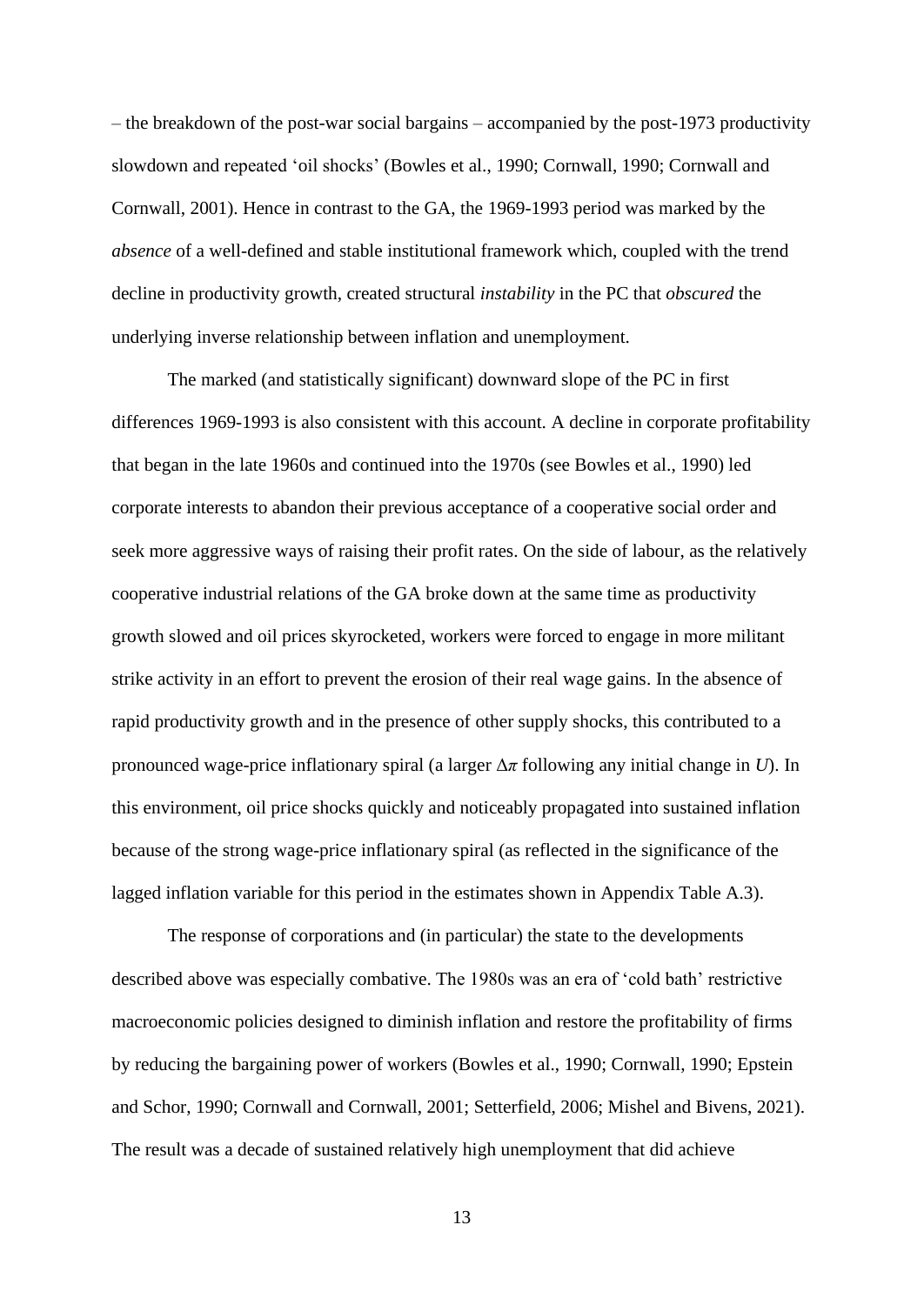significant reductions in inflation, but largely by suppressing wages. This set of macro policies was accompanied by dramatic changes to the institutional framework, as corporations and the state used globalization and deregulation as levers to weaken unions, while deindustrialization began to shrink the very foundations of the union movement. The 1980s also witnessed a widening disconnect between real wages and labour productivity, with the former not only lagging systematically behind the latter, but actually declining absolutely during the decade.<sup>11</sup>

*3.3 Great moderation, secular stagnation, and major crises, 1994-2021: the neoliberal era* Figure 2 illustrates that the 1994-2021 neoliberal era resembles the early post-war GA decades insofar as it is characterized by a PC in levels but not in differences. As discussed earlier, contemporary mainstream thinking credits the re-emergence of a PC in levels after 1994 to the anchoring of inflation expectations. But if expectations are intrinsically unmoored and only become anchored in the presence of a *convention* (in this case a policy convention – the central bank's inflation target), then this suggests that the PC only ever achieves historically-specific 'conditional stability' (Crotty, 1994) based on a stable institutional framework. In other words, contemporary mainstream thinking is merely a variant of our own institutionalist account of the PC.

Moreover, by focusing on the anchoring of inflation expectations, mainstream theory misses the most important institutional developments associated with the recent history of the PC – namely, the fact that it is based on an 'incomes policy based on fear', an institutional framework in the labour market that increases employment and income insecurity and so disempowers workers at any rate of unemployment. Unlike the consensus and value sharing

 $11$  See Mishel and Bivens (2021, p. 13), who show that real hourly compensation actually decreased between 1980 and the mid-1990s.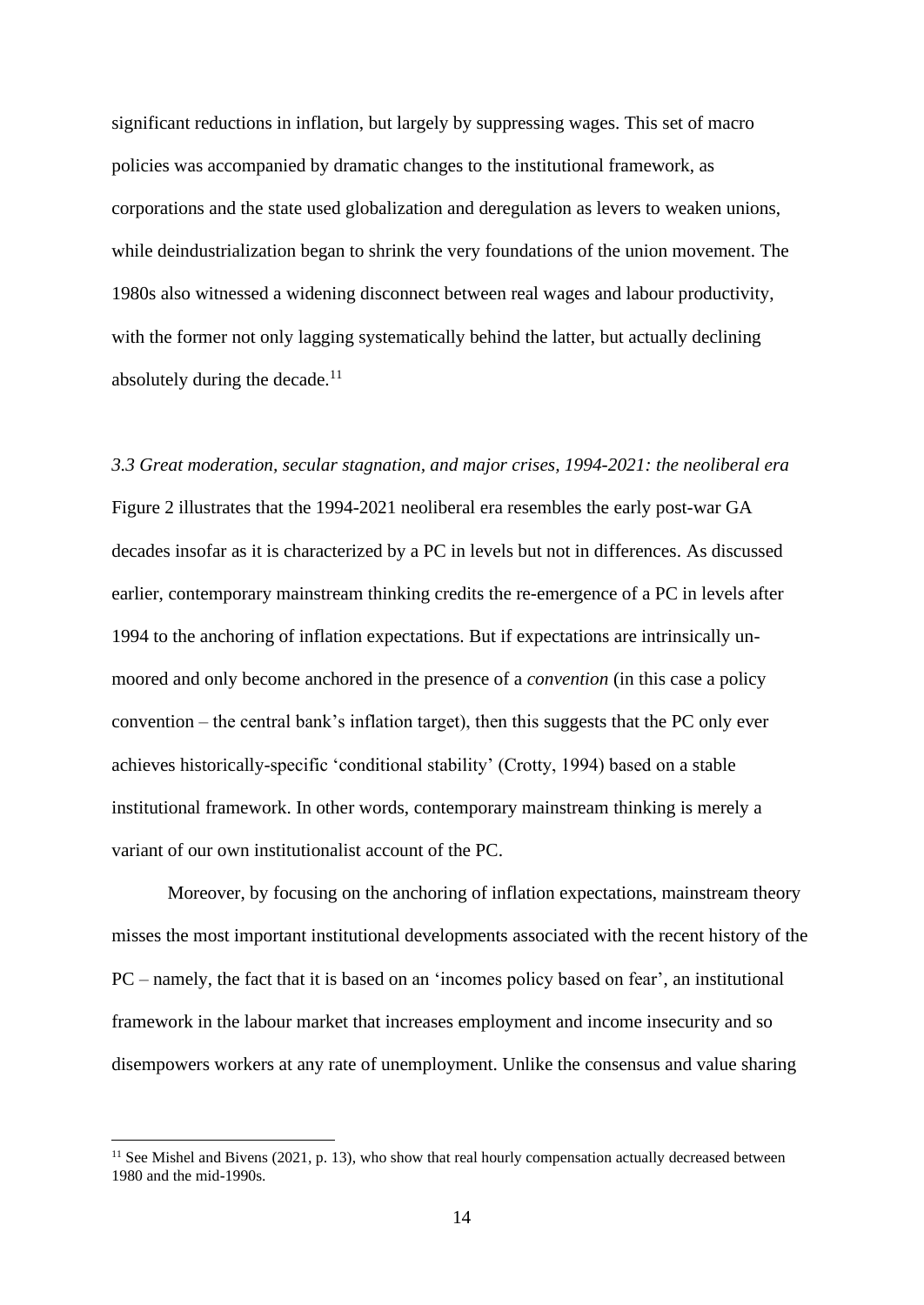implicit in the GA social bargains, the neoliberal incomes policy based on fear rests on a 'winner takes all' norm of distributive justice that involves the dominance of labour by capital. But *like* the GA social bargains, it is a well-defined and stable institutional framework that lends structural stability to the PC, once again allowing the inverse relationship between inflation and unemployment to assert itself in the data – albeit with a weaker relationship between those variables, reflected in the lower slope seen in Figure 2 and Table 1.

The core mechanisms of the incomes policy based on fear derive from corporate- and state-led initiatives that began in the 1980s. As detailed by authors such as Palley (1998b) and Mishel and Bivens (2021), these mechanisms have included: deunionization initiatives (including, but not limited to, changes in labour law and the diminished pursuit of its enforcement); corporate 'downsizing' exercises that create the threat of unemployment independently of general economic conditions associated with the business cycle; increases in the quantity of non-standard (part-time, temporary, and 'gig') work that threaten full-time, year-round employees with underemployment; international trade agreements that expose US workers to low-wage competition; and inter-regional and international plant relocation and 'offshoring' more generally. 12

The latter exemplifies the workings of these mechanisms. In addition to the contribution made by *actual* plant relocation to the process of deunionization, the now-extant *credible threat* of plant relocation both directly increases worker insecurity (by threatening job loss), and indirectly increases worker insecurity by reducing the efficacy of strike activity and union organizing drives (Palley, 1998b, pp. 34-35; Bronfenbrenner, 2000). These effects can occur without plant relocation actually taking place – and regardless of the rate of unemployment. One consequence of all this is that instead of competition between spatiallydistinct and geographically immobile firms based on product and process innovations, we

<sup>&</sup>lt;sup>12</sup> The importance of plant relocation was first emphasised by Bluestone and Harrison (1982).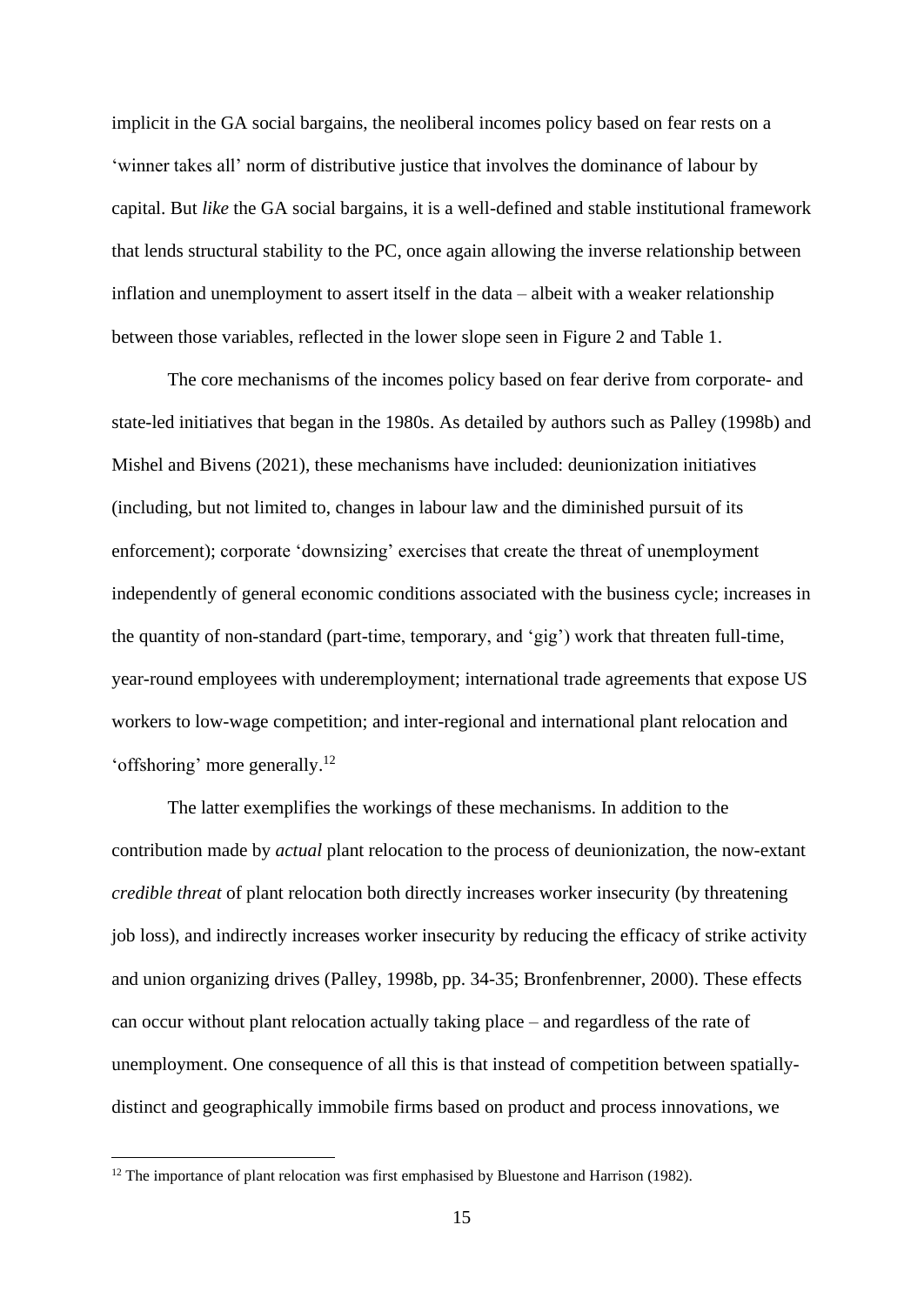now observe competition between *political jurisdictions* seeking to attract footloose corporations – which competition takes the form of (among other things) the degradation of labour standards. This is what Palley (2019) calls 'barge economics', with reference to former General Electric CEO Jack Welch's suggestion that, ideally, all physical plant would be located on barges that would continuously float between political jurisdictions to immediately capitalize on any cost advantage, regardless of its source.

In short, the neoliberal incomes policy based on fear is an inequitable but nevertheless stable institutional framework, as a result of which the PC in levels has re-emerged since 1994. Meanwhile the insignificant slope of the PC in first differences and the flatter slope in levels since then reveal that workers are now much less *able* to bid up wages as the rate of unemployment falls (whatever their willingness to do so might be), thanks to the operation of the incomes policy based on fear.<sup>13</sup>

In this environment, as the gap between labour productivity and the real wage (i.e., real hourly compensation) continued to widen, the labour share of national income began to fall notably after 2000 (see Mishel and Bivens, 2021). <sup>14</sup> *Distribution* rather than nominal dynamics (i.e. inflation) thus becomes the adjusting margin.<sup>15</sup> This observation reveals that throughout the preceding discussion we have actually been analysing not a bipartite relationship between inflation and unemployment (as modified by the presence or absence of a stable institutional framework), but a *tripartite* relationship between inflation,

<sup>&</sup>lt;sup>13</sup> Apart from a brief period in the late 1990s when it appeared to accelerate, productivity growth has not been spectacular during the neoliberal era. But unlike the 1970s and 1980s, this has not been associated with an inflationary spiral. Although productivity growth plays an important role in aggregate wage and price dynamics, this observation supports the notion that institutional developments – not the productivity slowdown – were (and remain) of more central importance to the determination of inflation outcomes.

<sup>&</sup>lt;sup>14</sup> Even substantial commodity price shocks (such as the sustained oil and energy price increases from 2003-2008 and again from 2011-2014) did not propagate a robust defence of the real wage or a strong wage-price inflationary spiral. Of course, the energy-intensity of output is now much lower than during the 1970s, so an energy price shock no longer has the same direct effect on costs of production and hence prices.

<sup>&</sup>lt;sup>15</sup> Hence, the old stylized fact of a constant labour share has now been replaced by the new stylized fact of a nearly-constant inflation rate – i.e. a flat PC.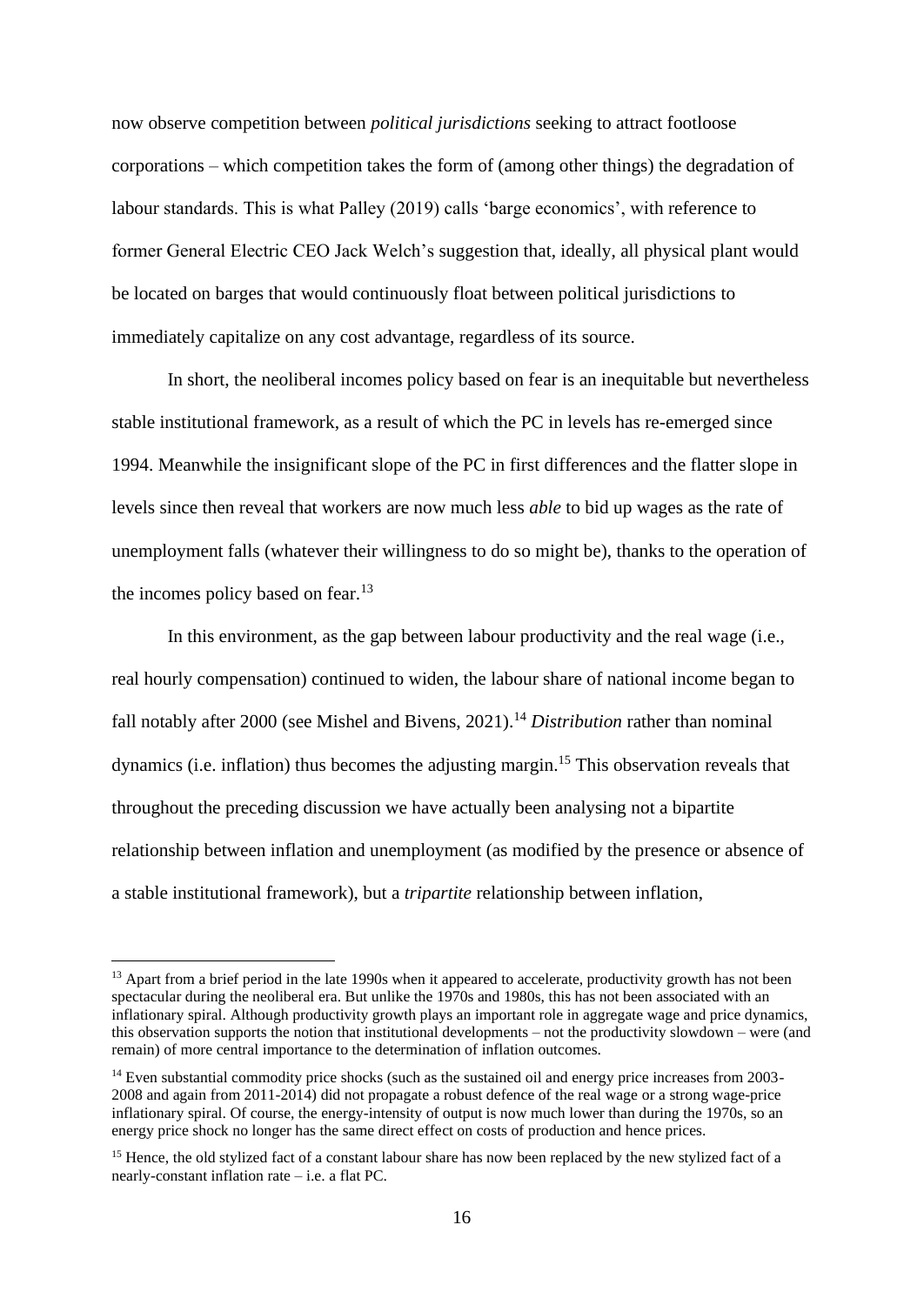unemployment, and the distribution of income. This is a relationship that the traditional interpretation of the PC fails to recognize. But an explicit tripartite relationship between inflation, unemployment, and distribution is very much a part of the account of the PC advanced here, as will be made clear by the model developed in the next section.

## **4. A simple model**

The relationship between inflation, unemployment and distribution mentioned above can be made explicit by means of the following conflicting-claims inflation model:<sup>16</sup>

$$
\omega = \mu(v_w - v) \tag{9}
$$

$$
\pi = \varphi(\nu - \nu_F) \tag{10}
$$

$$
\mu = \mu(U, I) , \mu_U < 0, \mu_I < 0 \tag{11}
$$

Here, as before, *U* is the rate of unemployment and  $\pi$  is the rate of price inflation, but now (for mathematical convenience) the latter is defined as the instantaneous rate of change in prices in continuous time.<sup>17</sup> In addition,  $\omega$  is the rate of nominal wage inflation (also in continuous time), *v* is the actual wage share,  $v_W$  is the target wage share of workers,  $v_F$  is the target wage share of firms, *I* represents institutional features of the labour market that create employment and/or income insecurity among workers, and the parameters  $\mu$  and  $\varphi$  denote the relative power of workers in the wage bargain and the relative power of firms in product markets, respectively. Equations [9] and [10] – the wage-bargaining (*WB*) and price-setting (*PS*) curves, respectively – describe workers and firms pursuing wage and price increases in pursuit of target shares of total income. Equation [11], meanwhile, suggests that workers'

<sup>&</sup>lt;sup>16</sup> See Setterfield (2006). For a related model, see Blecker and Setterfield (2019, pp. 257-261).

<sup>&</sup>lt;sup>17</sup> Thus, *U*,  $\pi$ ,  $\omega$  and  $\nu$  are all functions of time, but *t*-subscripts are suppressed after these variables to simplify the notation.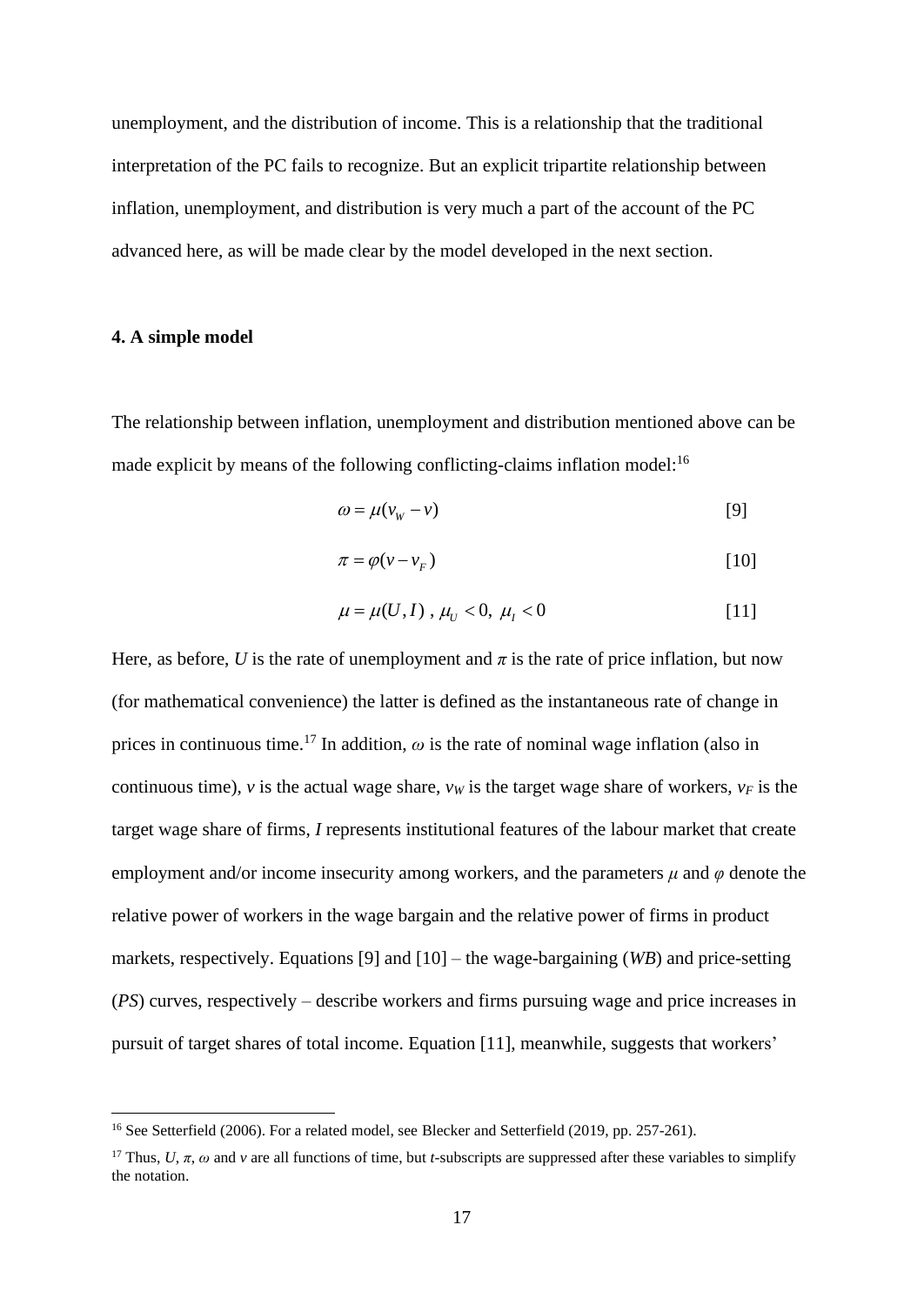bargaining power depends on outcomes and institutions in the labour market. The logic of the theory is that inflation is a by-product of workers' and firms' irreconcilable claims on total income.

#### **Figure 3: Conflicting claims and the PC**



The north-east quadrant of Figure 3 illustrates the model outlined above in an initial equilibrium at  $v_1$ ,  $\pi_1$  (where the *WB* and *PS* schedules intersect), associated with the rate of unemployment  $U_1$  in the north-west and south-east quadrants of the figure.<sup>18</sup> Now consider an increase in  $U$  to  $U_2$  in the north-west and south-east quadrants of Figure 3. This produces a

<sup>&</sup>lt;sup>18</sup> Assuming zero growth of labour productivity for simplicity, equilibrium occurs when  $\omega = \pi$  so that, given the (assumed constant) labour to output ratio, the wage and profit shares of income – the subject of the underlying conflict in equations [9] and [10] – are rendered constant.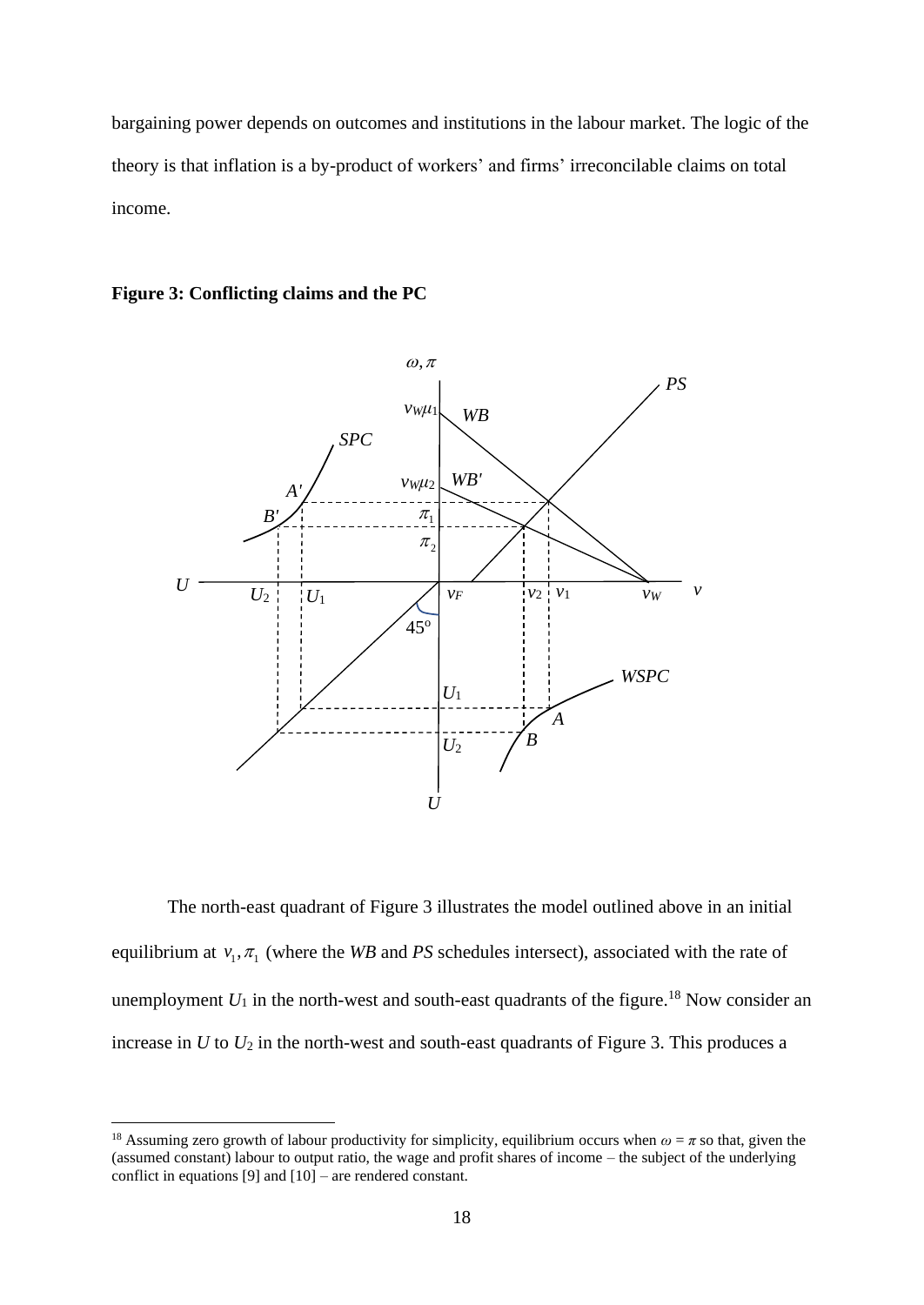decline in  $\mu$  from  $\mu_1$  to  $\mu_2$  (consistent with  $\mu_U < 0$  in [11]), causing the wage-bargaining schedule to rotate to *WB'*, and an associated movement to the new (lower) equilibrium wage share and inflation rate at  $v_2, \pi_2$  in the north-east quadrant. These changes are consistent with movements from points *A* and *A'* to *B* and *B'* in the south-east and north-west quadrants, respectively. The 'accounting traces' of these changes are the standard PC (*SPC*) and wageshare PC (*WSPC*) illustrated in Figure 3. 19

As noted earlier, there is clear evidence of flattening of the PC in the neoliberal era (1994-2021), suggesting that a decline in unemployment now results in a smaller increase in inflation. The key to understanding this flattening of the PC lies in the emergence and operation of the incomes policy based on fear, and can clearly explained in the context of the conflicting-claims inflation model outlined above.<sup>20</sup> Suppose we begin at the equilibrium  $v_1$ ,  $\pi_1$  in the north-east quadrant of Figure 4. The economy is thus at points *A* and *A'* (respectively) on  $WSPC_1$  and  $SPC_1$  in the south-east and north-west quadrants of the figure. *Ceteris paribus,* a rise in institutionalized worker insecurity (*I*) lowers  $\mu$  from  $\mu_1$  to  $\mu_2$ (consistent with  $\mu$ <sub>I</sub> < 0 in [11]), causing the wage-bargaining schedule to rotate to *WB'* and producing a new equilibrium at  $v_2$ ,  $\pi_2$  in the north-east quadrant of Figure 4. Since unemployment is unchanged, these reductions in inflation and the wage share are associated with shifts in *WSPC* and *SPC* in the south-east and north-west quadrants of Figure 4, to *WSPC*<sup>2</sup> and *SPC*2.

However, if these developments are accompanied by a simultaneous reduction in *U*  (from  $U_1$  to  $U_2$ ) sufficient to exactly offset the negative impact of the change in *I* on  $\mu$ , the

<sup>&</sup>lt;sup>19</sup> Note that, apart from its nonlinearity, the *SPC* depicted in Figure 3 is akin to the PC in levels in equation [7] with  $\beta$  < 1. In this case, however, the absence of full indexation is explained by the incomplete bargaining power of workers – their inability to fully incorporate expected future (or even recent past) inflation into nominal wage increases, rather than any lack of rationality or deliberate inattention to inflation.

 $20$  Recall that as noted in section 2, mainstream theory credits the re-appearance of a PC in levels after 1994 to the anchoring of inflation expectations, but this cannot explain the *flattening* of the PC in levels.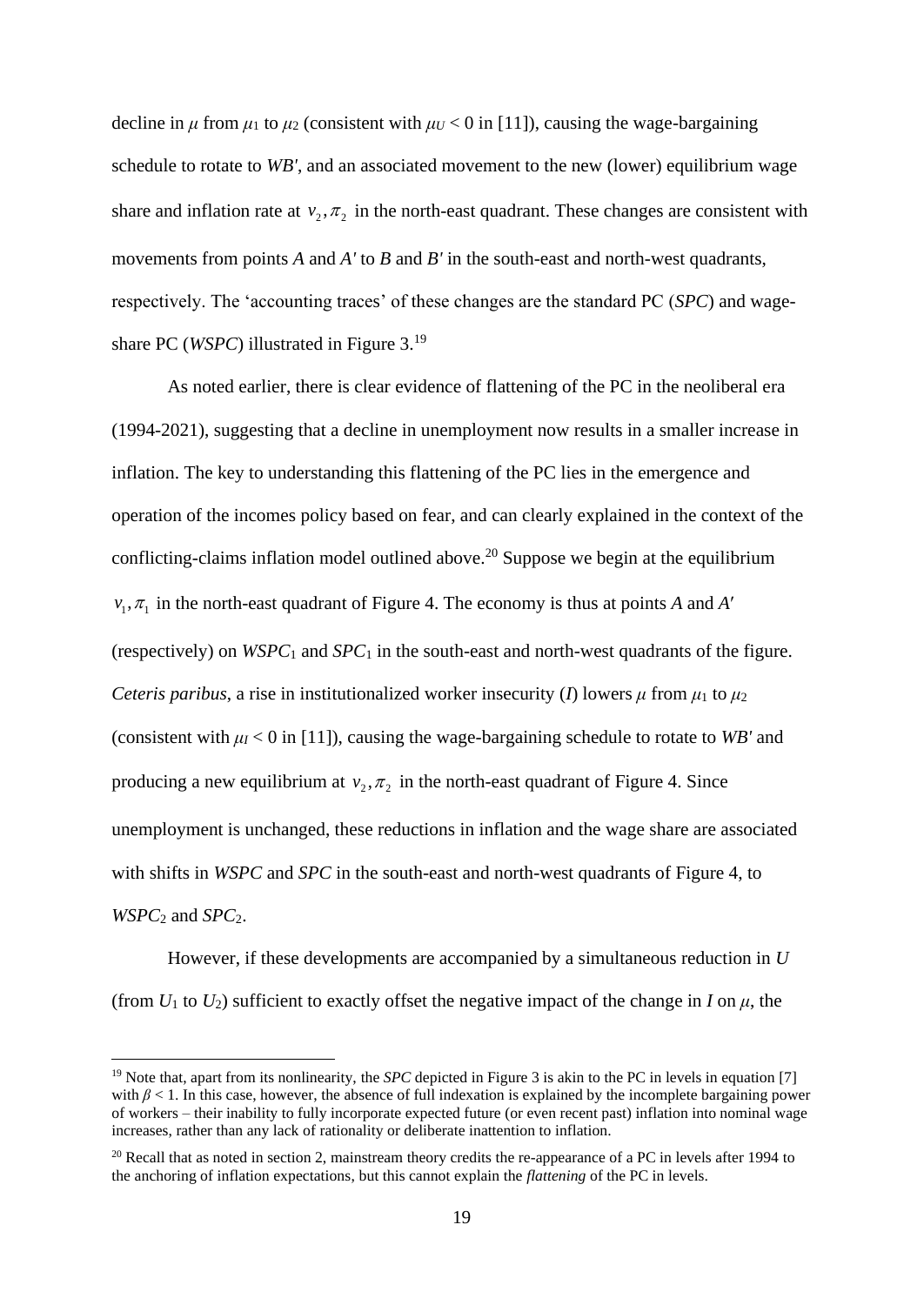wage-bargaining schedule rotates back to *WB* and the equilibrium in the north-east quadrant of Figure 4 will be restored to its initial configuration. The economy now comes to rest at points *B* and *B*′ (respectively) on *WSPC*<sup>2</sup> and *SPC*2. Ultimately, we will observe a lower rate of unemployment  $(U_2)$  consistent with the original rate of inflation and wage share,  $\pi_1$  and *v*1.





But this is not the end of the story. Recall the phenomenon of 'barge economics' (Palley, 2019) used in section 3 to exemplify the institutionalized insecurity of workers in the labour market. This phenomenon also draws attention to the fact that, while increased economic openness and exposure to international competition in the late twentieth century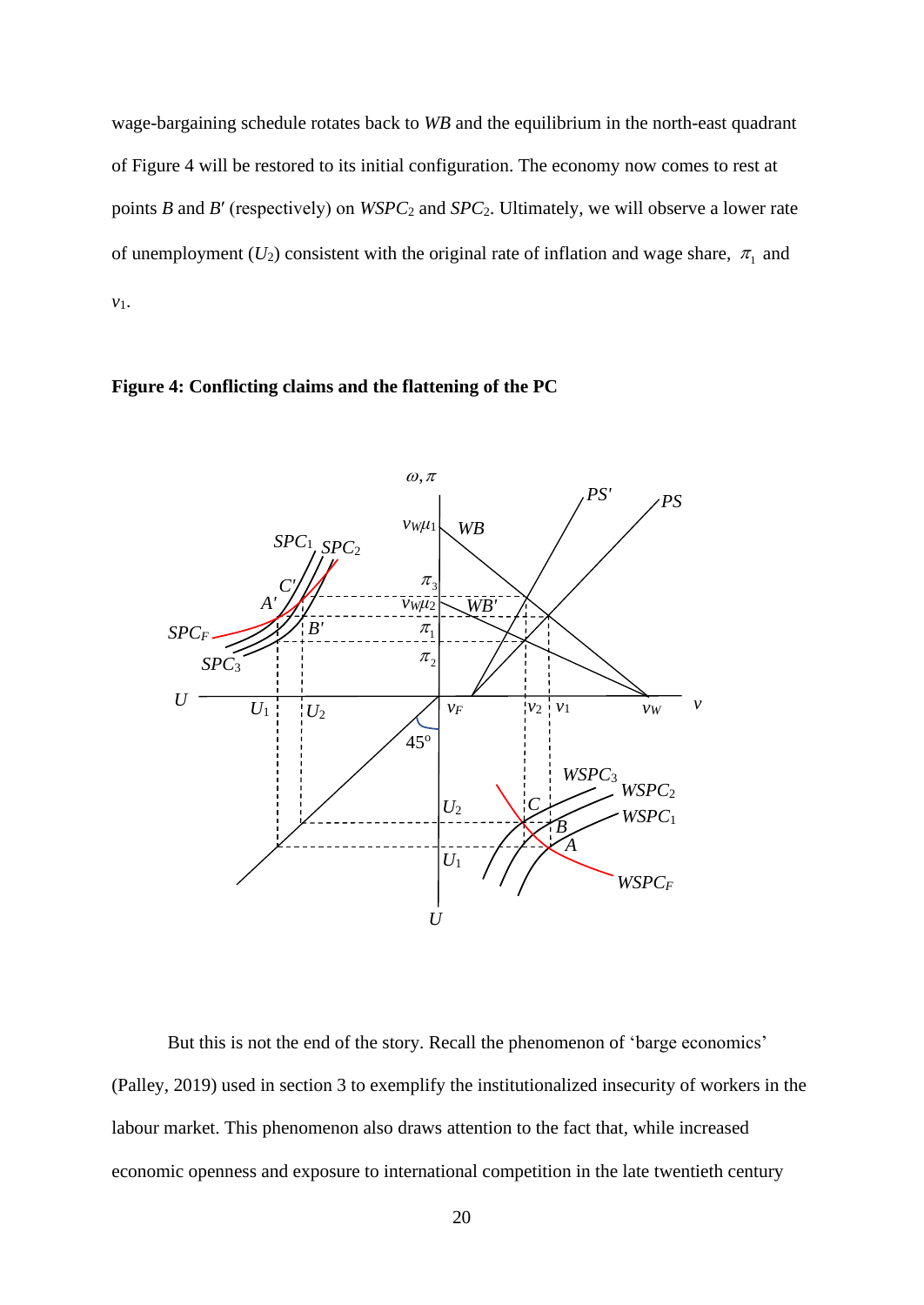initially disrupted the domestic product market power of large corporations, capital has since reorganized on a global scale resulting in increases in the market power of multinational corporations during the neoliberal era (Baker, 2019; Philippon, 2019; Eeckhout, 2021). This development is captured by an increase in  $\varphi$  in equation [10] that, in Figure 4, causes the rotation of the price-setting schedule from *PS* to *PS'*, which creates a new higher equilibrium rate of inflation  $(\pi_3)$  and a lower wage share (shown returning to *v*<sub>2</sub>) at *U*<sub>2</sub>. These developments are captured by further shifts in *WSPC* and *SPC* in the south-east and northwest quadrants of Figure 4, to *WSPC*<sub>3</sub> and *SPC*<sub>3</sub>. Finally, the 'accounting traces' of the events described above – the simultaneous consolidation of the incomes policy based on fear, reduction in unemployment and increased corporate power in product markets – are captured by movements from points *A* and *A*′ (respectively) to *C* and *C*′ (respectively) in the northwest and south-east quadrants of Figure 4, which are represented by the *flatter* standard PC, *SPCF*, and the now *positively sloped* wage-share PC, *WSPCF*, in Figure 4.

The observation of a positively sloped *WSPC* draws to attention the pernicious distributional consequences of containing inflation and flattening the standard PC by means of weakening labour (the essence of the neoliberal incomes policy based on fear). As illustrated in Figure 4, the flattening of the *SPC* is accompanied by a fall in the wage share of income, even as labour-market performance improves from *U*<sup>1</sup> to *U*2. As with the flatter *SPC* documented in section 2 above, the direct relationship between unemployment and the wage share depicted in Figure 4 is clearly evident in the data. Hence comparing the periods 1969- 1993 and 1994-2020, as the average annual rate of unemployment fell from 6.6 percent to 5.8 percent, the average annual wage share also fell from 63 percent to 59 percent.<sup>21</sup> Note also that the decline in the wage share as a 'by product' of the incomes policy based on fear can

<sup>&</sup>lt;sup>21</sup> Authors' calculations based on data from US Bureau of Labor Statistics, [www.bls.gov.](http://www.bls.gov/)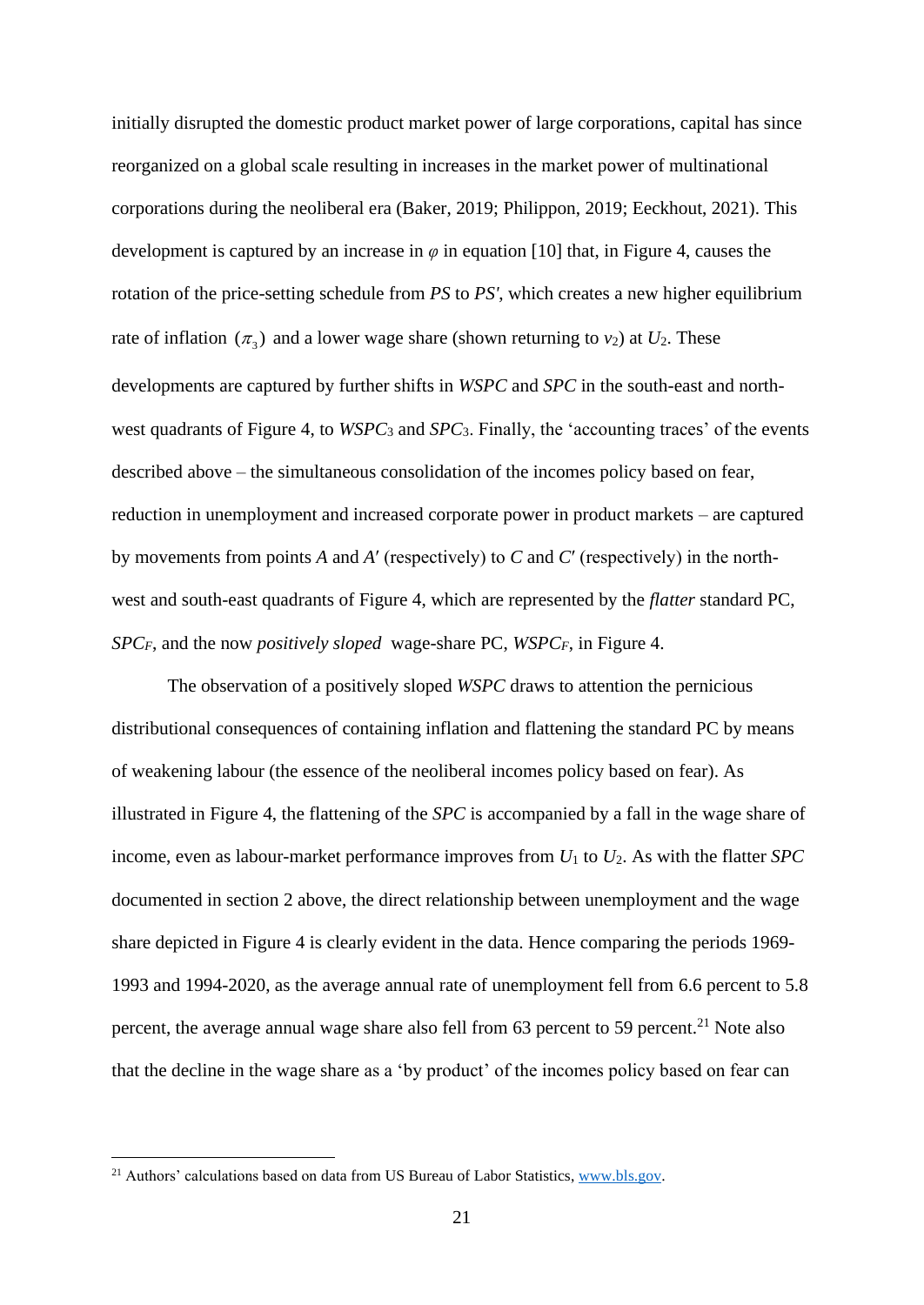be connected to the adverse consequences for demand formation and household financial fragility discussed by Palley (2002), as households accumulate debt to finance consumption spending that they cannot fund from stagnant wage income.

#### **5. Conclusions**

A downward-sloping PC is an enduring feature of the US economy, but the PC cannot and should not be regarded as a singular and unchanging 'law' describing a time-invariant relationship between unemployment and inflation. Instead, the PC has undergone major structural changes over time that have fundamentally altered its DGP – structural changes that are associated with extensive institutional changes during the post-war period. Institutional change is discrete rather than continuous and, as demonstrated in this chapter, the result is an episodic PC, the inverse relationship between unemployment and inflation it describes becoming clearly evident only when there exists a stable institutional framework within which wage- and price-setting behaviour are embedded. Otherwise, the inverse relationship asserts itself only after controlling for lagged inflation, which is significant during an unstable regime that allows inflationary 'shocks' to persist as a result of heightened social conflict. The extent of the trade off between unemployment and inflation is also affected by institutions, changes in which explain the recent flattening of the US PC.

Institutions modify and codify class power relations that are fundamental to wageand price-setting dynamics based on distributional conflict. The PC is, essentially, an accounting trace of these dynamics, which also make clear the tripartite relationship between inflation, unemployment and distribution that is essential to PC analysis. In this way, our chapter contributes to the project of restoring conflict and power to the centre of macroeconomic analysis – a longstanding theme in the work of Tom Palley.

22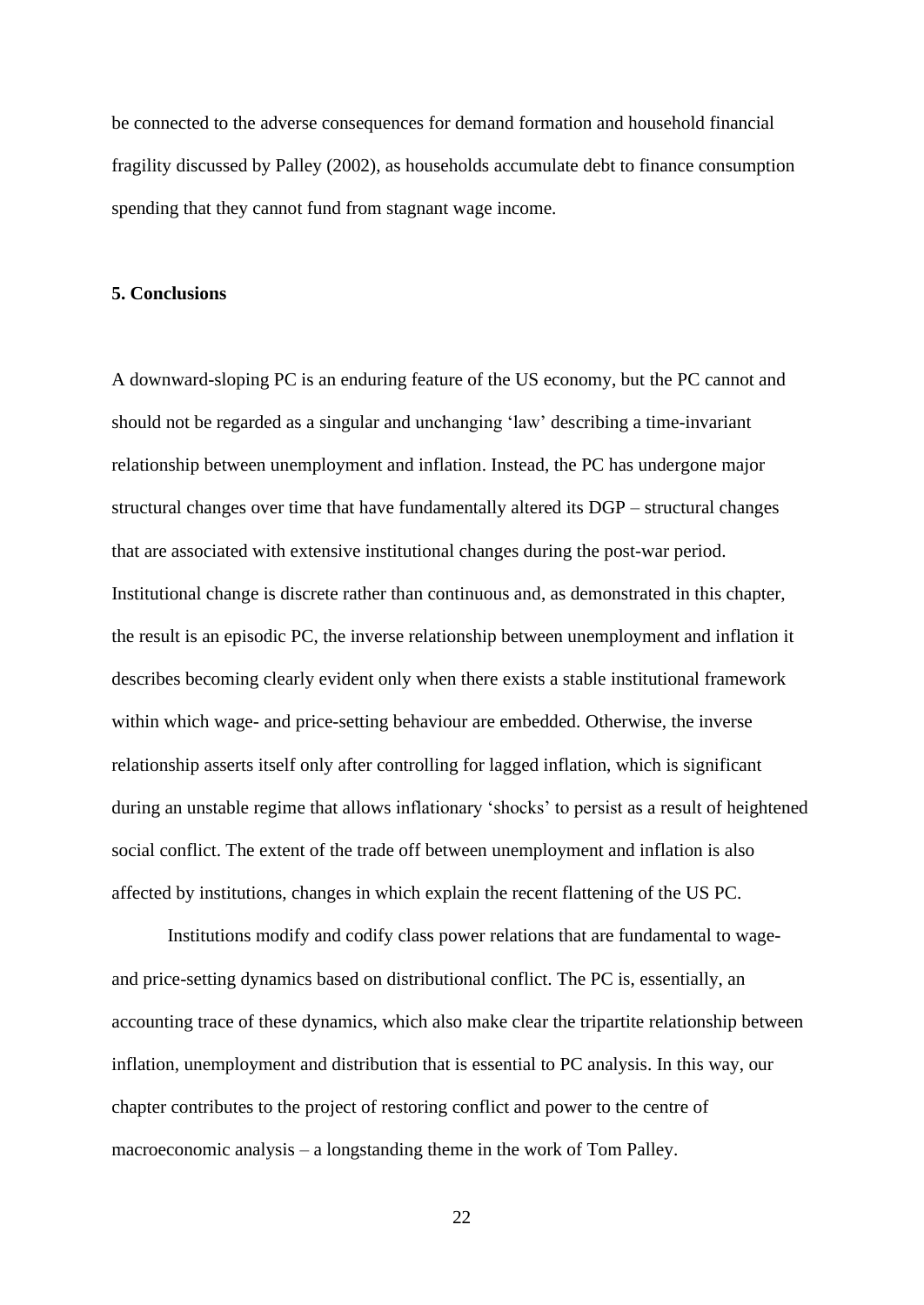# **References**

Akerlof, G., W. Dickens and G. Perry (2000) 'Near-rational wage and price setting and the long-run Phillips curve', *Brookings Papers on Economic Activity*, 1:2000, 1-60.

Baker, J.B. (2019) *The Antitrust Paradigm: Restoring a Competitive Economy*, Cambridge, MA:

Harvard University Press.

Blanchard, O. (2016) 'The Phillips Curve: back to the '60s?', *American Economic Review*, 106(5), May, 31-34.

Blanchard, O. (2017) *Macroeconomics*, seventh edition, Boston: Pearson.

Blanchard, O. (2018) 'Should we reject the natural rate hypothesis?', *Journal of Economic Perspectives*, 32(1), 97–120.

Blecker, R.A., M. Cauvel and Y.K. Kim (2022) 'Systems estimation of a structural model of distribution and demand in the US economy', *Cambridge Journal of Economics*, published online, 11 January, advance access, [https://doi.org/10.1093/cje/beab052.](https://doi.org/10.1093/cje/beab052)

Blecker, R.A. and M. Setterfield (2019) *Heterodox Macroeconomics: Models of Demand, Distribution and Growth*, Cheltenham, UK: Edward Elgar.

Bluestone, B. and B. Harrison (1982) *The Deindustrialization of America: Plant Closings, Community Abandonment, and the Dismantling of Basic Industry*, New York: Basic Books.

Bowles, S., D. M. Gordon, and T. E. Weisskopf (1990) *After the Waste Land*, Armonk, NY: M. E. Sharpe.

Bronfenbrenner, K. (2000) 'Uneasy terrain: the impact of capital mobility on workers, wages and union organizing', Report to the US Trade Deficit Review Commission.

Cornwall, J. (1990) *The Theory of Economic Breakdown*, Oxford: Basil Blackwell.

Cornwall, J. and W. Cornwall (2001) *Capitalist Development in the Twentieth Century*, Cambridge, UK: Cambridge University Press.

Cornwall, J. and M. Setterfield (2002) 'A neo-Kaldorian perspective on the rise and decline of the Golden Age', in M. Setterfield (ed.) *The Economics of Demand-Led Growth: Challenging the Supply Side Vision of the Long Run*, Cheltenham, UK: Edward Elgar, pp. 67- 82.

Crotty, J. (1994) 'Are Keynesian uncertainty and macrotheory compatible? Conventional decision making, institutional structures and conditional stability in Keynesian macro models', in G. Dymski and R. Pollin (eds) *New Perspectives in Monetary Macroeconomics*, Ann Arbor: University of Michigan Press, pp. 105-139.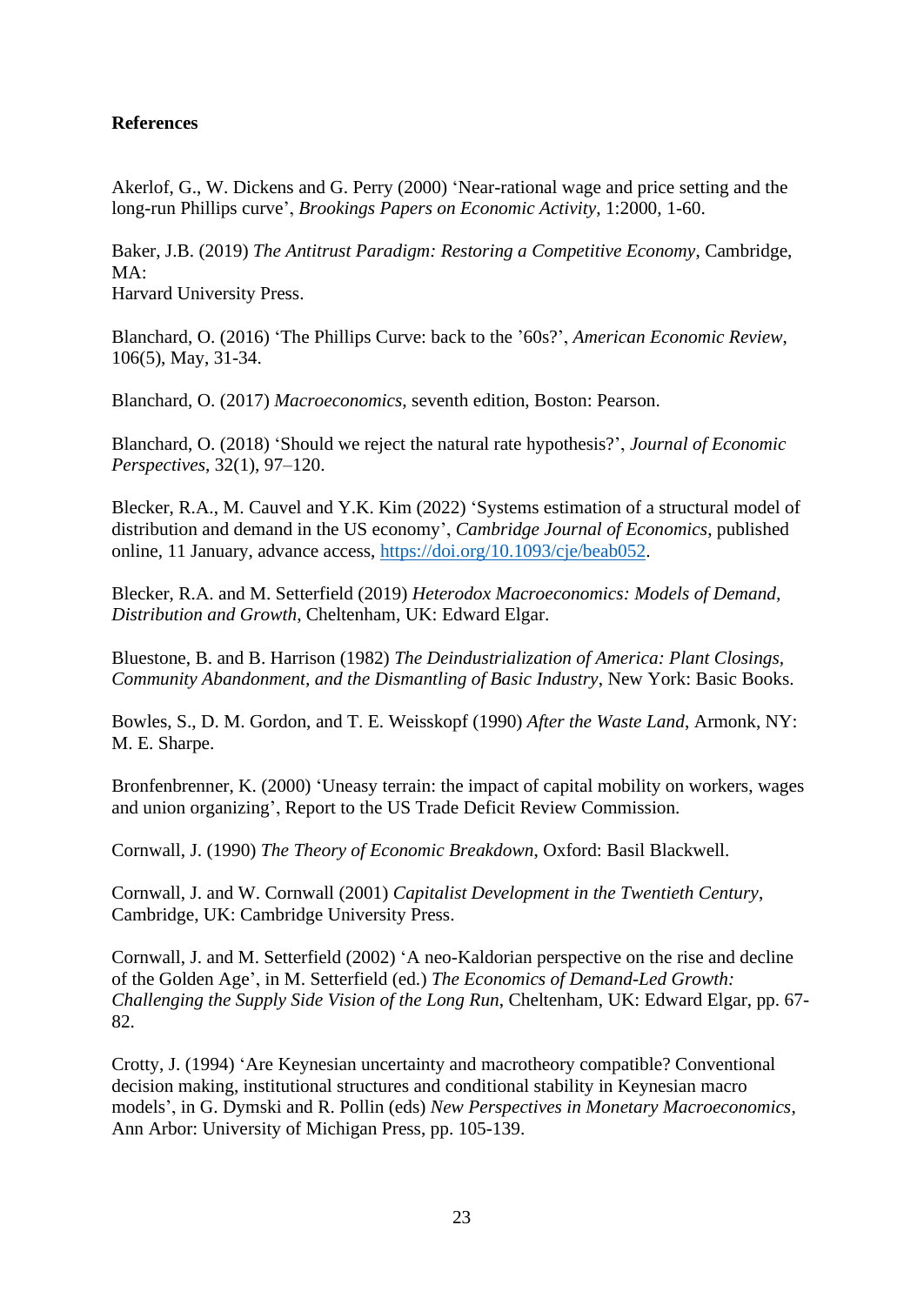Eeckhout, J. (2021) *The Profit Paradox: How Thriving Firms Threaten the Future of Work*, Princeton, NJ: Princeton University Press.

Epstein, G. and J. Schor (1990) 'Macropolicy in the rise and fall of the Golden Age', in S. A. Marglin and J. B. Schor (eds) *The Golden Age of Capitalism: Reinterpreting the Post War Experience*, Oxford: Oxford University Press, pp. 126-152.

Friedman, M. (1968) 'The role of monetary policy', *American Economic Review*, 58(1), March, 1-17.

Glyn, A., A. Hughes, A. Lipietz and A. Singh (1990) 'The rise and fall of the Golden Age', in Marglin, S.A. and J. B. Schor (eds) *The Golden Age of Capitalism: Reinterpreting the Post War Experience*, Oxford: Oxford University Press, pp. 39-125.

King, R.G. and Y. Lu (2021) 'The rise, fall, and stabilization of U.S. inflation: shifting regimes and evolving reputation', NBER Working Paper No. w29585.

Lang, D., M. Setterfield and I. Shikaki (2020) 'Is there scientific progress in macroeconomics? The case of the NAIRU', *European Journal of Economics and Economic Policies: Intervention*, 17(1), 19–38.

Mishel, L. and J. Bivens (2021) 'Identifying the policy levers generating wage suppression and wage inequality', Washington, DC, Economic Policy Institute Report, May 13.

Palley, T. I. (1994) 'Escalators and elevators: A Phillips curve for Keynesians', *Scandinavian Journal of Economics*, 96(1), 111-116.

Palley, T.I. (1997) 'Does inflation grease the wheels of adjustment? New evidence from the US economy', *International Review of Applied Economics*, 11(3) 387-398.

Palley, T.I. (1998a) 'Macroeconomics with conflict and income distribution', *Review of Political Economy*, 10(3), 329-342.

Palley, T. I. (1998b) *Plenty of Nothing: The Downsizing of the American Dream and the Case for Structural Keynesianism*, Princeton, NJ: Princeton University Press.

Palley, T.I. (1999) 'Conflict, distribution, and finance in alternative macroeconomic traditions', *Review of Radical Political Economics*, 31(4), 102-132.

Palley, T.I. (2002) 'Economic contradictions coming home to roost? Does the US economy face a long-term aggregate demand generation problem?', *Journal of Post Keynesian Economics*, 25(1), 9-32.

Palley, T.I. (2003) 'The backward bending Phillips curve and the minimum unemployment rate of inflation (MURI): wage adjustment with opportunistic firms', *The Manchester School of Economic and Social Studies*, 71(1), 35-50.

Palley, T.I. (2009) 'The backward bending Phillips curves: competing micro-foundations and the role of conflict', *Investigación Económica*, 68(270), pp. 15-38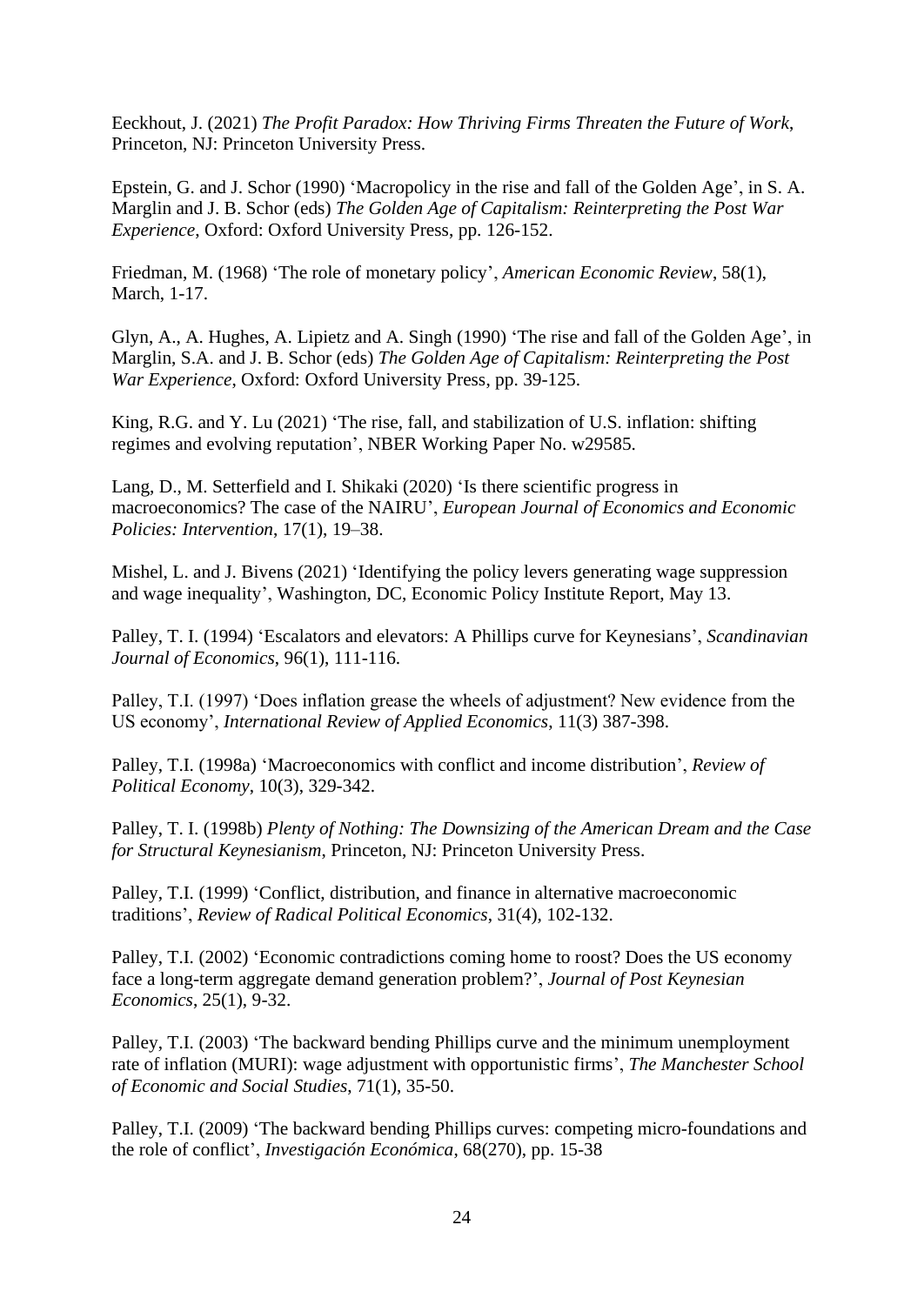Palley, T.I. (2012) 'The economics of the Phillips curve: formation of inflation expectations versus incorporation of inflation expectations', *Structural Change and Economic Dynamics*, 23(3), 221-230.

Palley, T.I. (2018) 'Recovering Keynesian Phillips curve theory: hysteresis of ideas and the natural rate of unemployment', *Review of Keynesian Economics*, 6(4), pp. 473–492.

Palley, T. I. (2019) 'The fracturing of globalization: implications of economic resentments and geopolitical contradictions', *Challenge* 62(1), 49–66.

Phelps, E.S. (1967) 'Phillips curves, expectations of inflation and optimal unemployment over time', *Economica*, 34(135), August, 254-281.

Philippon, T. (2019) *The Great Reversal: How America Gave Up on Free Markets*, Cambridge, MA: Harvard University Press.

Rudd, J.B. (2022) 'Why do we think that inflation expectations matter for inflation? (And should we?)', *Review of Keynesian Economics*, 10(1), 25-45.

Setterfield, M. (2006) 'Balancing the macroeconomic books on the backs of workers: a simple Analytical Political Economy model of contemporary US capitalism', *International Journal of Political Economy*, 35(3), 46-63.

Setterfield, M. (2007) 'The rise, decline and rise of incomes policies in the US during the post-war era: an institutional-analytical explanation of inflation and the functional distribution of income', *Journal of Institutional Economics*, 3(2), 127-146.

Stansbury, A. and L. H. Summers (2020) 'The declining worker bargaining power hypothesis: an explanation for the recent evolution of the American economy', *Brookings Papers on Economic Activity*, Spring, 1-77.

Svensson, L.E.O. (2015) 'The possible unemployment cost of average inflation below a credible target', *American Economic Journal: Macroeconomics*, 7(1), 258-296.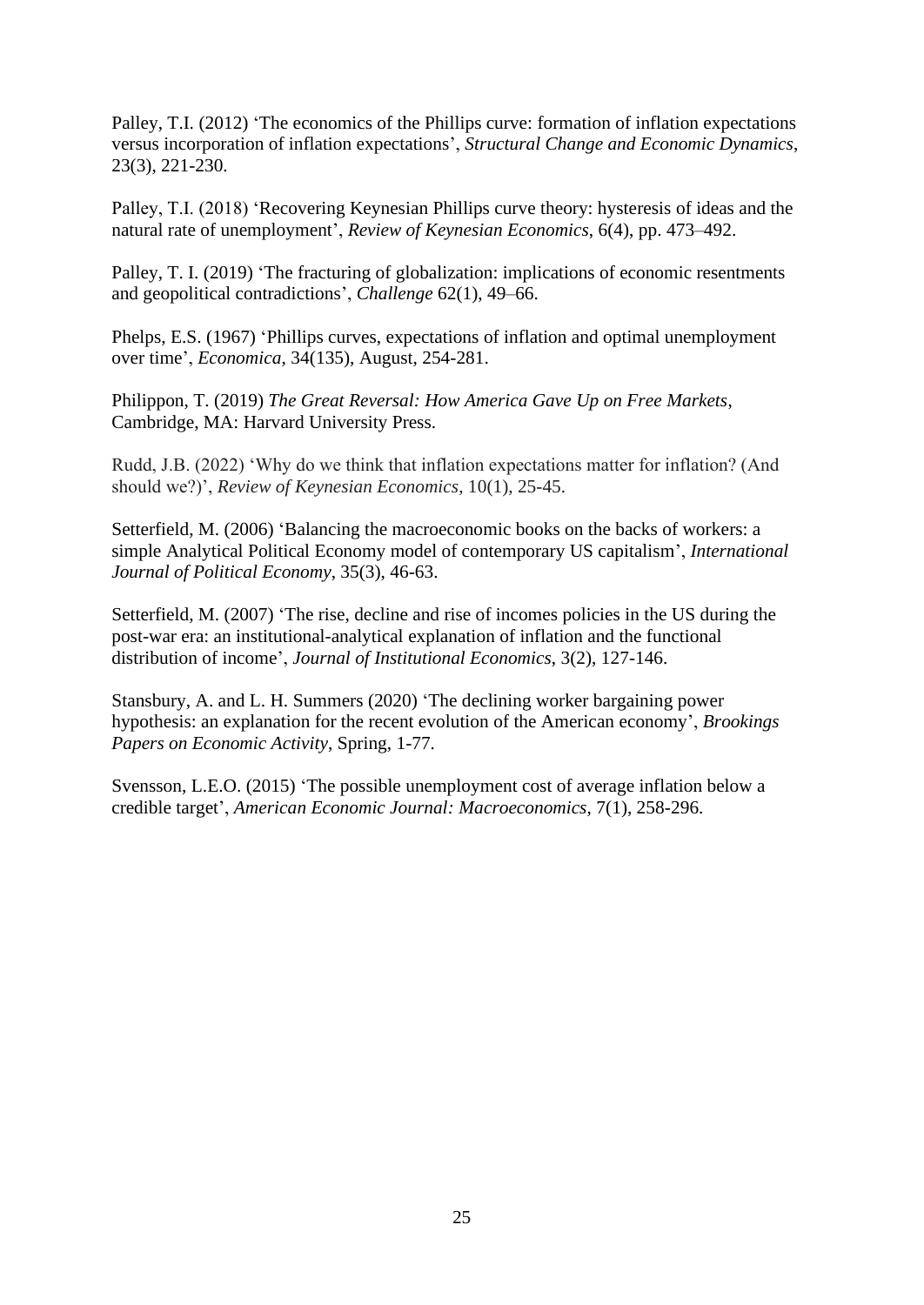# **Appendix: Complete regression results**

#### **Table A.1: Estimated Phillips curves, in levels of the inflation rate**

Dependent variable: inflation rate, *π<sup>t</sup>*

| Sample period            | $1948 - 2021$ <sup>a</sup> | 1948-1968 | $1969 - 1993^b$ | 1994-2021 |
|--------------------------|----------------------------|-----------|-----------------|-----------|
| Constant                 | 2.35                       | 6.44      | 6.31            | 3.46      |
|                          | (2.42)                     | (1.98)    | (2.54)          | (0.70)    |
| Unemployment rate, $U_t$ | 0.13                       | $-0.90$   | $-0.11$         | $-0.21$   |
|                          | (0.16)                     | (0.41)    | (0.38)          | (0.12)    |
| Adjusted $R^2$           | 0.37                       | 0.37      | 0.22            | 0.07      |
| Breusch-Godfrey F-test,  |                            |           |                 |           |
| $p$ -value               | 0.01                       | 0.54      | 0.00            | 0.50      |

Notes: All equations are estimated by ordinary least squares (OLS). Numbers in parentheses are standard errors. Data for 2021 are for January-October.

a Includes year dummies for 1974, 1979, 1980.

<sup>b</sup> Includes a year dummy for 1980.

#### **Table A.2: Estimated Phillips curves in first differences of the inflation rate**

Dependent variable: change in the inflation rate, Δ*π<sup>t</sup>*

| Sample period            | 1949-2021 <sup>a</sup> | 1949-1968 | $1969 - 1993^b$ | $1994 - 2021$ ° |
|--------------------------|------------------------|-----------|-----------------|-----------------|
| Constant                 | 1.47                   | 0.12      | 5.92            | $-0.40$         |
|                          | (0.89)                 | (2.97)    | (1.50)          | (0.80)          |
| Unemployment rate, $U_t$ | $-0.29$                | $-0.14$   | $-0.93$         | 0.11            |
|                          | (0.15)                 | (0.60)    | (0.22)          | (0.14)          |
| Adjusted $R^2$           | 0.20                   | 0.17      | 0.52            | 0.36            |
| Breusch-Godfrey F-test,  |                        |           |                 |                 |
| $p$ -value               | 0.13                   | 0.74      | 0.53            | 0.18            |

Notes: All equations are estimated by OLS. Numbers in parentheses are standard errors. Data for 2021 are for January-October. Sample starts in 1949 due to differencing.

a Includes year dummies for 1951 and 1974.

<sup>b</sup> Includes a year dummy for 1974.

c Includes a year dummy for 2009.